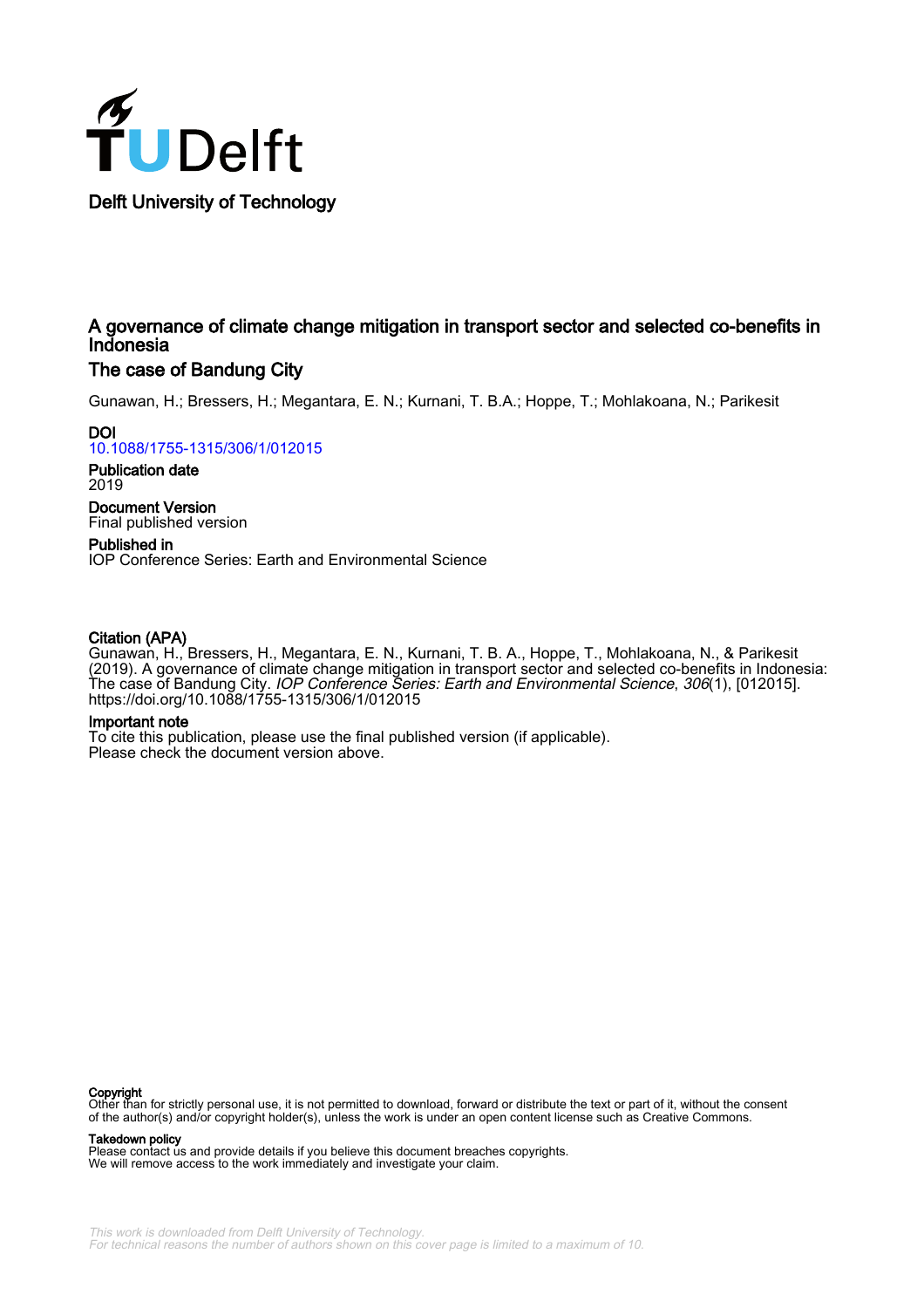#### **PAPER • OPEN ACCESS**

## A governance of climate change mitigation in transport sector and selected co-benefits in Indonesia: the case of Bandung City

To cite this article: H Gunawan et al 2019 IOP Conf. Ser.: Earth Environ. Sci. **306** 012015

View the [article online](https://doi.org/10.1088/1755-1315/306/1/012015) for updates and enhancements.



# **IOP ebooks**™

Bringing you innovative digital publishing with leading voices to create your essential collection of books in STEM research.

Start exploring the collection - download the first chapter of every title for free.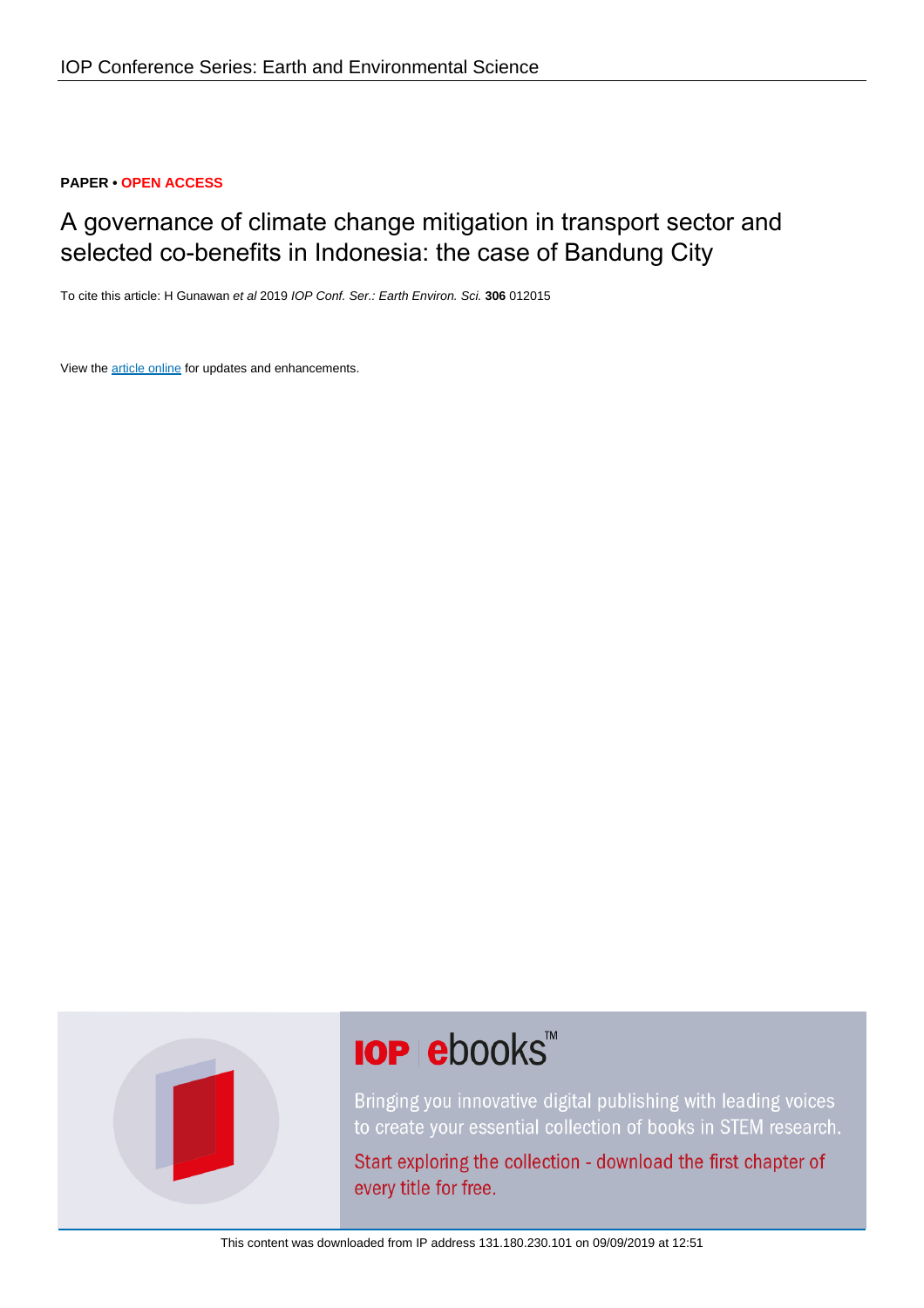**City**

IOP Conf. Series: Earth and Environmental Science **306** (2019) 012015

## **A governance of climate change mitigation in transport sector and selected co-benefits in Indonesia: the case of Bandung**

## **H** Gunawan<sup>1,2</sup> \*, **H** Bressers<sup>1</sup>, **E.** N Megantara<sup>2</sup>, T B A Kurnani<sup>2</sup>, T Hoppe<sup>3</sup>, N **Mohlakoana<sup>1</sup> , Parikesit<sup>2</sup>**

**<sup>1</sup>**Department of Governance and Technology of Sustainability (CSTM), Faculty of Behavioural, Management, and Social Science, University of Twente, 7522 NB Enschede, The Netherlands;

<sup>2</sup>Graduate School of Environmental Science, Padjadjaran University, Jawa Barat 45363, Indonesia;

**<sup>3</sup>**Policy, Organisation, Law and Gaming (POLG), Department of Multi-Actor Systems (MAS), Faculty of Technology, Policy and Management (TPM), Delft University of Technology, Jaffalaan 5, 2628 BX Delft, The Netherlands;

\*Email : h.gunawan@utwente.nl; Tel:+62-816610066

#### *Abstract*

Climate change mitigation policy has a strong influence on policy processes in worldwide. Indonesia as a developing country has committed to reducing greenhouse gas (GHG) emissions by 29 percent by the year 2030. This calls into question the extent of how the cities or local governments can cope with the challenges of the current transport sector climate change mitigation in Bandung City. This paper aims to assess the governance context of climate policies in Bandung City and support further co-benefits. The preliminary stage of study shows that the policies in reducing GHG emissions are not in accordance with what was written by the government. The provincial and local government was aware that the stipulation delivered by the central government regarding mitigation on climate change stated in the regulation both in provincial and local level. Based on the actor"s characteristic, the policies that encourage to reduce GHG emissions drive as a multi-actor interaction process namely The Paratransit, Trans Metro Bandung (TMB) and Vehicle Emissions Test. The research design involved an empirical case study on governance and policy relevant to climate change efforts to lower GHG in Bandung City, Indonesia. The analytical framework used for this analysis is the Governance Assessment Tool and the co-benefits approach. Data collection involved semi-structured interviews, a review of policy documents, and secondary quantitative data. The results reveal that the governance qualities create a context that there still are some limits, although several improvements have shown the positive trend at the local level. This is due to the qualities of the extent aspect as a low to moderate, the flexibility as a restrictive, and the coherence and intensity as moderate. The assessment of the criteria of co-benefits is more relevant to the public transport. The TMB has met all of the criteria of co-benefits. Thus, this TMB program has the highest impact to attain the co-benefits. The paratransit has the positive value of the criteria for lowering GHG emissions, energy and environmental sustainability, and development goals. The vehicle emission test met the criteria of sustainability and technical feasibility.

**Keywords**: climate change mitigation, co-benefits, greenhouse gas (GHG), governance

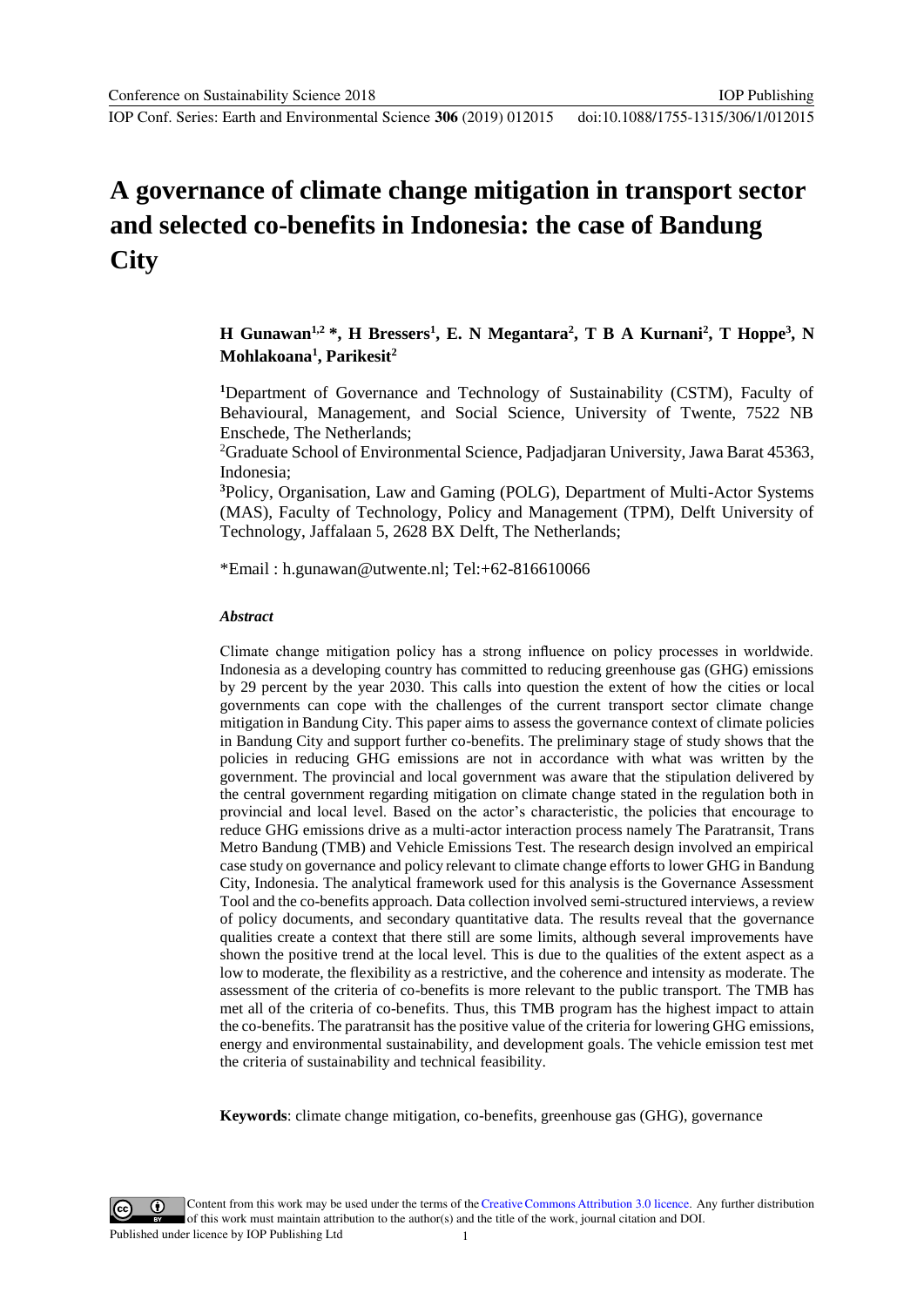IOP Conf. Series: Earth and Environmental Science **306** (2019) 012015

#### **1. Introduction**

Global climate change, environmental degradation, poverty, lack of availability of water and food due population density pressures are the factors that magnify disasters that should be avoided, mitigated and thoroughly managed, particularly in developing countries [1]–[3]. Most of the climate models predict Greenhouse Gasses<sup>1</sup> emissions (GHGs) to rise twofold from pre-industrial with an average temperature increase between 2 and 5°C by the year 2030 and 2060 respectively [4]. Based on a WWF report in Indonesia (2007) which included results from a study by Hulme and Sheard (1999) there has been a marked change an increase in the annual basis average temperature since 1900 by 0,3°C and a decrease in annual rainfall by 2-3 percent during the last century [5]. Some of the evidence based on climate change parameters in Bandung City from temperature data collected (1960 - 2010) shows a consistent increase with rising trends [6] and other various conditions exist in most part of Indonesia. Energy consumption generally correlates with gross domestic product (GDP) and development. To a large extent, this is due to activities in urban areas [7]. Considering the impact and risks resulting from climate change, efforts are needed to reduce and manage climate change: mitigation and adaptation [8], [9]. Nevertheless, with the continuous growth of GHG emissions - when the mitigation effort is not implemented - the risk and impact of climate change impacts occurring will be more severe. The climate change mitigation scheme (IPCC) has a slight effect on climate conditions in the next decade, but the successful mitigation effort might be able to avoid major climate change from happening in the future [10].

Although the Republic of Indonesia (RoI) has ratified several international conventions related to climate change<sup>2</sup>, it has no formal obligation to reducing GHG emissions. Nonetheless, in 2009 Indonesia committed itself to voluntarily reducing greenhouse gas emissions by 26 % by 2020 and 29% by 2030 from the level of Business as usual (BAU) by itself and 41 % when also considering international assistance mechanisms. In 2010, the Government of Indonesia (GoI) launched the Indonesia Climate Change Sectoral Roadmap (ICCSR) 2010-2030, which set national objectives, sectoral targets<sup>3</sup>, and priority measures related to adaptation and mitigation of climate change for different economic sectors. ICCSR content has also been integrated into development planning and reinforced by Presidential Decree No. 61 Year 2011 on National Action Plan for Mitigation Greenhouse Gasses(RAN-GRK). The transport sector, in particular, is difficult to reduce  $CO<sub>2</sub>$  emission because many primary economic activities rely on this sector. The transport sector contributes to  $26\%$  of global  $CO<sub>2</sub>$  emissions and is one of the few industrial sectors where emissions are still growing [11]. Nonetheless targeting this sector for mitigation actions also has other negative effects such as social and economic costs. In climate change mitigation terminology, transport is a sector with a huge potential to be included in the Nationally Appropriate Mitigation Actions (NAMAs). NAMAs is a new instrument regarding international climate policy that aims to tackle issues of GHG in developing countries which contribute to sustainable development. NAMAs has to require Measurement, Reporting and Verification (MRV) [12], [13]. Although climate change is a global problem, mitigation efforts are highly dependent on the actions taken at the local level, for example, by using or combining various options to improve

<sup>&</sup>lt;sup>1</sup>Kyoto protocol the group of greenhouse gasses as Carbon dioxide (CO<sub>2</sub>), Methane (CH<sub>4</sub>), Nitrous Oxide (N<sub>2</sub>O), Hydro Fluorocarbon (HFCs), Per fluorocarbons (PFCs) and Sulphur Hexafluoride ( $SF<sub>6</sub>$ ) (IPCC, 2001)

<sup>2</sup>Law no. 6 year 2004 about Climate Change and Law no. 17 year 2004 about Kyoto Protocol

<sup>&</sup>lt;sup>3</sup> agriculture; forestry and peat land; energy and transportation; industry; waste management; other supporting activities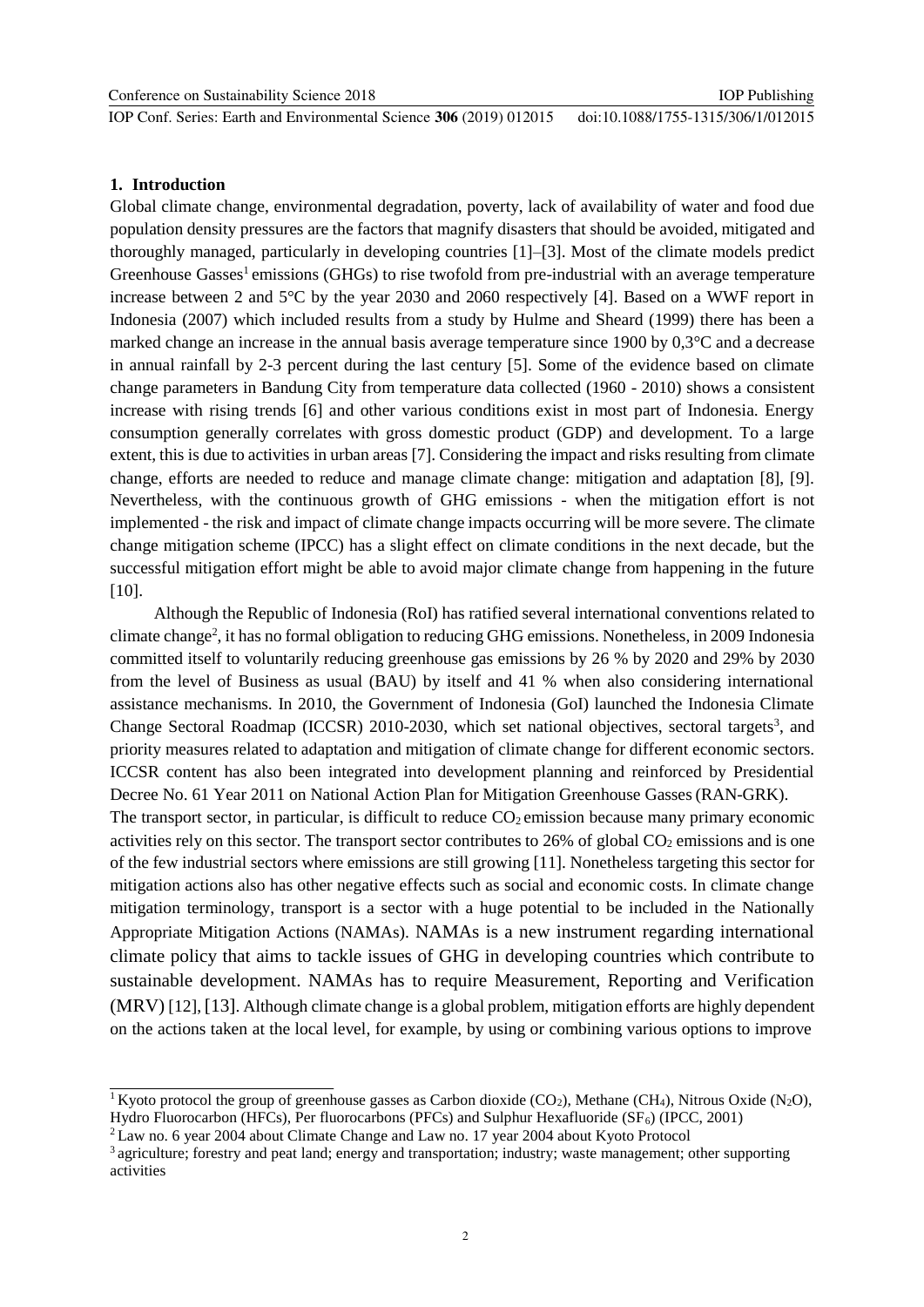Conference on Sustainability Science 2018 IOP Conf. Series: Earth and Environmental Science **306** (2019) 012015 IOP Publishing doi:10.1088/1755-1315/306/1/012015

air quality and at the same time lowering GHG emissions in the urban transport sector in certain areas of cities [14], [15].

Another problem that requires attention in urban areas is air pollution. Every year, the number of vehicles in Bandung City has increased 10-15 percent as compared to the increasing road construction (0.45% per year from 2000-2014). It has ultimately led to lessening supply rather than demand and triggering congestion of vehicles in Bandung City [16], [17]. This issue is exacerbated by the lack of green open space areas  $(\pm 8\%$  of the total Bandung City area, which is less than prescriptions mentioning 30%) [6].

Governance aspects play an important role in stimulating the new innovation and supporting the existing climate change mitigation programs with the adoption of co-benefits strategies. The innovations systems such as incentives, networks, flexibility resources mechanism, and culture have potentially improved the policy instruments. In this perspective, this paper aims to analyze the governance of climate change mitigation programs in the transport sector aim and contribute to selected co-benefits. The main research question is: *What are the qualities of the governance context and actor characteristics could have an impact on the effectiveness of the policies as established in lowering of GHG emission and how these policies be further improved to contribute to selected co-benefits goals?*  This paper is structured as follows: in Section 2, the theoretical frameworks of the Governance Assessment Tool (GAT) and the co-benefits approach are presented. In Section 3, the research design and methodology are presented. In Section 4, the results of the case study analysis are presented. In Section 5, the results of the analysis are discussed. And finally, in Section 6, the conclusions are presented.

#### **2. Research Design and Methodology**

A case study design was used to analyze the governance of climate change mitigation in Indonesia. Bandung, the third largest urban city, was selected as a single case study to illustrate how the GAT can be applied to the implementation of climate change mitigation. This study assesses the transport sector and air pollution control as policy instruments in Bandung City in terms of how those policies aim contribute to climate change mitigation.

#### *2.1 Case selection*

As a highly urbanized city, Bandung has grown substantially in terms of population size (the 2012 this was 2.6 million) with recent indicators of strong economic growth 9% (2013) and 8.98% in the years 2008-2012 (largest contribution in trade, hotels and restaurants) as compared to the national average of 5.8% [18]. This trend goes hand in hand with increased growth numbers of vehicle used as well as waste generation, lack of available land space, and water resources. The confluence of these factors creates complex problems in terms of environmental management. Furthermore, selecting Bandung as a location of study is considered appropriate because it is considered as a very vulnerable city to climate change (second after Jakarta in the country) [19]. In addition, due to the geographical conditions of Bandung City in the Bandung basin, problems related to air pollution and climate variability as a result of the "Urban Heat Island" phenomenon are expected to become more intense [20].

#### *2.2 Data Collection*

Data collection involved both primary and secondary data sources. The relevant stakeholders who are part of the governance setting both directly or indirectly affect the policy implementation. The previous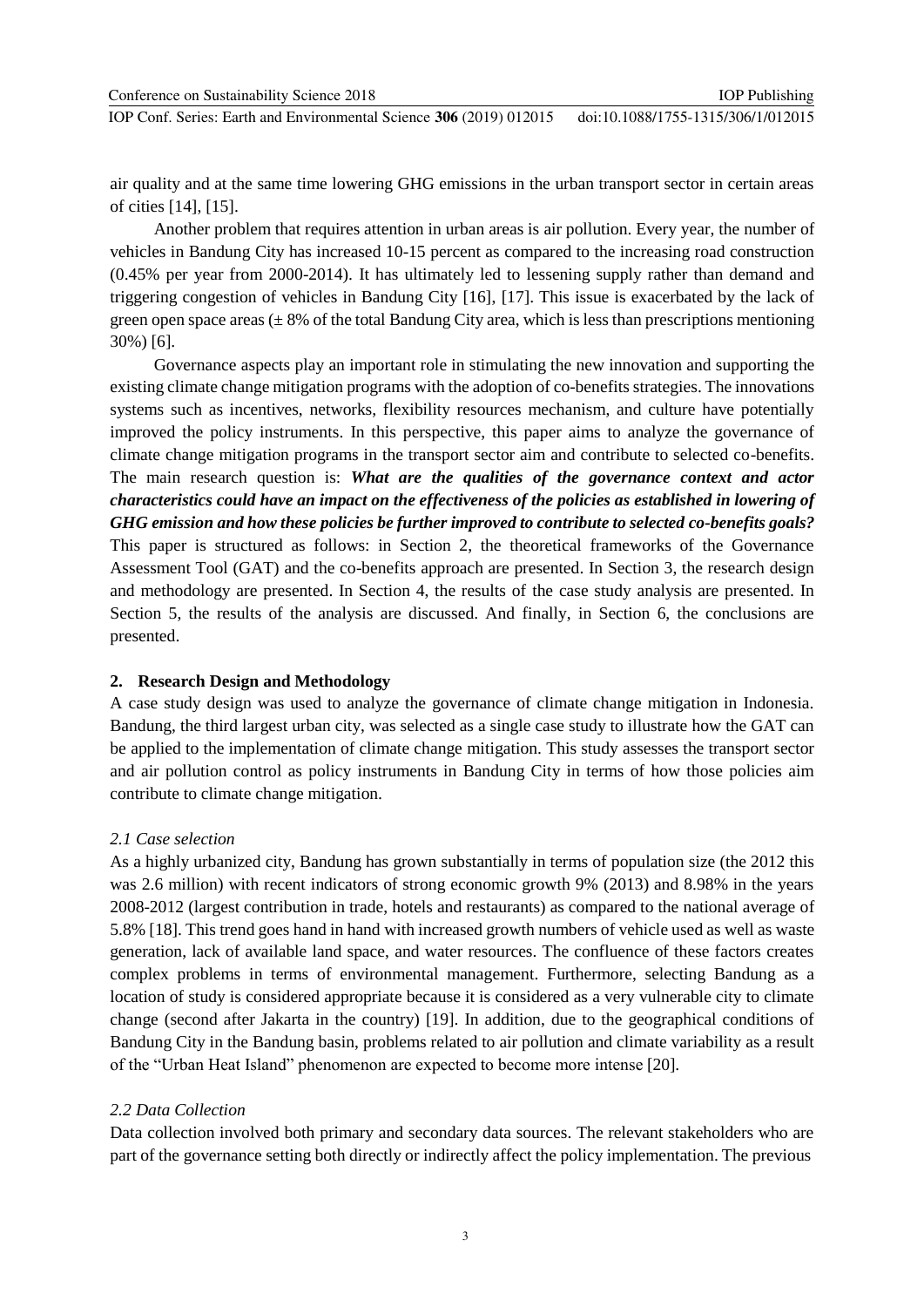study already identified the actors that dealing with the programs [21]. A semi-structured questionnaire was prepared for the interviews.

#### *2.3 Data Analysis*

The interviews were based on the semi-structure questions that already prepared previously, but there was a chance the interviews open-ended. The respondents were free to respond as widely as possible to the questions asked. Most of the data (compiled as field notes & recorded) was analyzed manually by highlighting responses in each section of interest to build the narrative. The section of analyzed also categorized and grouped according to the GAT questions. To avoid personal bias, the main researcher (first author) did not conduct the analysis alone, but also received feedback from other research (supervisors) on the preliminary results of the analysis. This so-called GAT (Governance Assessment Tool) has been used in several water governance fields to assess the supportiveness of the water governance regime for the realization of certain policies and measures [22], [23]. More recently also uses on other fields have occurred, like energy efficient buildings in India [24]. The four quality criteria are:

- a. Extent: are all relevant aspects taken into account?
- b. Coherence: are all aspects reinforcing rather than contradicting each other?
- c. Flexibility: are multiple roads to the goals, depending on opportunities and threats as they arise, allowed and supported?
- d. Intensity: the degree to which the regime elements urge changes in the status quo or in current developments

The full GAT consists of a matrix in which specific questions define the precise meaning of each cell:

| Governance<br>dimension                                 | <b>Quality of the governance regime</b>                                                                             |                                                                                                                                                                                                                                                                  |                                                                                                                                                                                                                                                             |                                                                                                                         |  |  |
|---------------------------------------------------------|---------------------------------------------------------------------------------------------------------------------|------------------------------------------------------------------------------------------------------------------------------------------------------------------------------------------------------------------------------------------------------------------|-------------------------------------------------------------------------------------------------------------------------------------------------------------------------------------------------------------------------------------------------------------|-------------------------------------------------------------------------------------------------------------------------|--|--|
|                                                         | Extent                                                                                                              | Coherence                                                                                                                                                                                                                                                        | <b>Flexibility</b>                                                                                                                                                                                                                                          | <b>Intensity</b>                                                                                                        |  |  |
| Levels and<br>scales                                    | How many levels are<br>involved and dealing<br>with an issue? Are there<br>any important gaps or<br>missing levels? | Do these levels work<br>together and do they trust<br>each other between levels?<br>To what degree is the<br>mutual dependence among<br>levels recognized?                                                                                                       | Is it possible to move up<br>and down levels (up)<br>scaling and downscaling)<br>given the issue at stake?                                                                                                                                                  | Is there a strong impact<br>from a certain level<br>towards behavioral change<br>or management reform?                  |  |  |
| <b>Actors and</b><br>networks                           | Are all relevant<br>stakeholders involved?<br>Are there any<br>stakeholders not<br>involved or even<br>excluded?    | What is the strength of<br>interactions between<br>stakeholders? In what ways<br>are these interactions<br>institutionalized in stable<br>structures? Do the<br>stakeholders have<br>experience in working<br>together? Do they trust and<br>respect each other? | Is it possible that new<br>actors are included or even<br>that the lead shifts from<br>one actor to another when<br>there are pragmatic reasons<br>for this? Do the actors<br>share in 'social capital'<br>allowing them to sup-port<br>each other's tasks? | Is there a strong pressure<br>from an actor or actor<br>coalition towards<br>behavioral change or<br>management reform? |  |  |
| <b>Problem</b><br>perspectives<br>and goal<br>ambitions | To what extent are the<br>various problem<br>perspectives taken care<br>of?                                         | To what extent do the<br>various perspectives and<br>goals support each other,<br>or are they in competition<br>or conflict?                                                                                                                                     | Are there opportunities to<br>re-assess goals?                                                                                                                                                                                                              | How different are the goal<br>ambitions from the status<br>quo or business as usual?                                    |  |  |

|  |  |  |  |  |  | Table 1. Main evaluative questions of governance assessment tool <sup>a</sup> |  |
|--|--|--|--|--|--|-------------------------------------------------------------------------------|--|
|--|--|--|--|--|--|-------------------------------------------------------------------------------|--|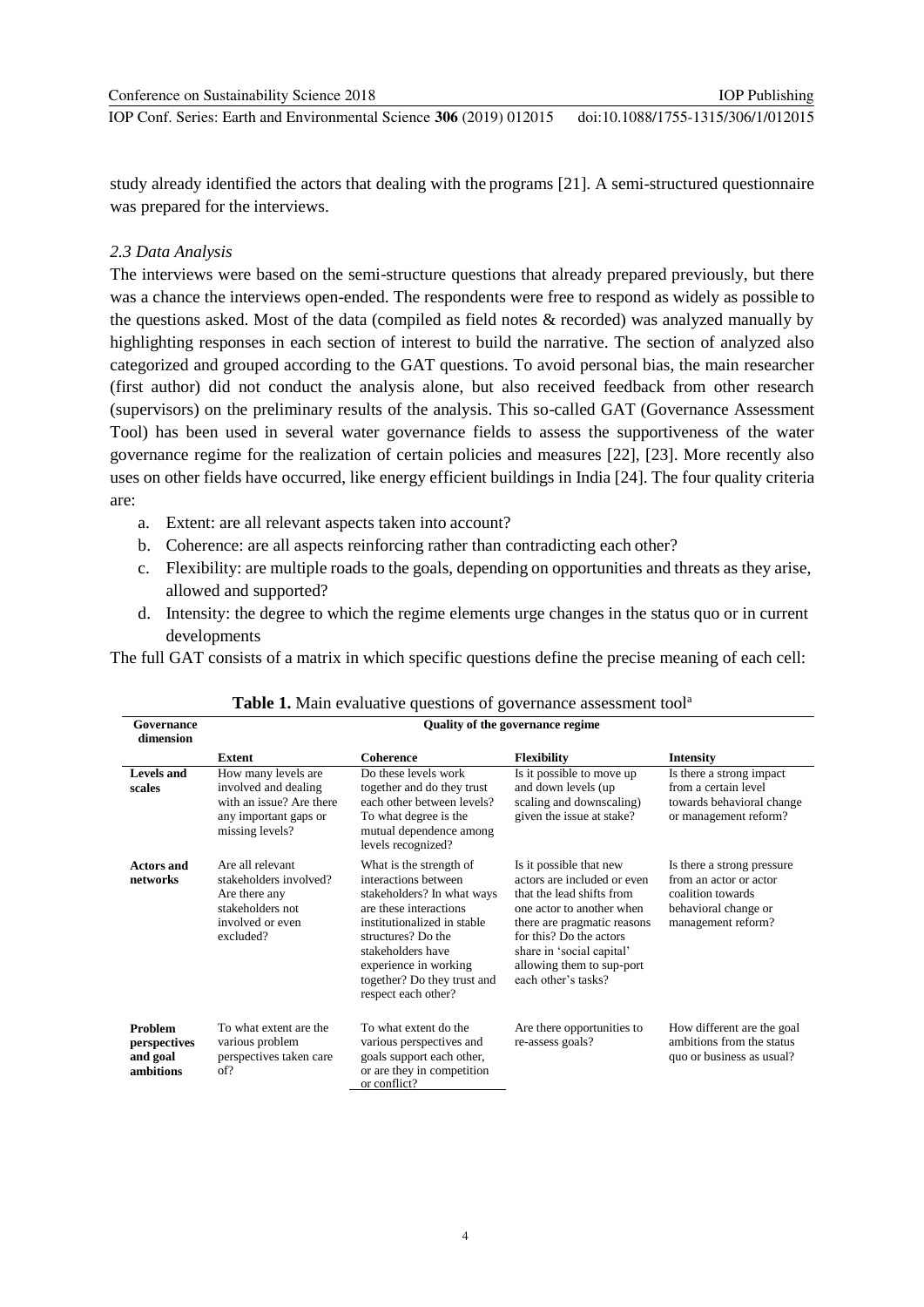IOP Publishing

IOP Conf. Series: Earth and Environmental Science **306** (2019) 012015

doi:10.1088/1755-1315/306/1/012015

| <b>Strategies</b><br>and<br>instruments        | What types of<br>instruments are included<br>in the policy strategy?<br>Are there any excluded<br>types? Are monitoring<br>and enforcement<br>instruments included? | To what extent is the<br>incentive system based on<br>synergy? Are trade-offs in<br>cost benefits and<br>distributional effects<br>considered? Are there any<br>overlaps or conflicts of<br>incentives created by the<br>included policy<br>instruments? | Are there opportunities to<br>combine or make use of<br>different types of<br>instruments? Is there a<br>choice?                                                    | What is the implied<br>behavioral deviation from<br>current practice and how<br>strongly do the instruments<br>require and enforce this? |
|------------------------------------------------|---------------------------------------------------------------------------------------------------------------------------------------------------------------------|----------------------------------------------------------------------------------------------------------------------------------------------------------------------------------------------------------------------------------------------------------|---------------------------------------------------------------------------------------------------------------------------------------------------------------------|------------------------------------------------------------------------------------------------------------------------------------------|
| <b>Responsibilit</b><br>ies and re-<br>sources | Are all responsibilities<br>clearly assigned and<br>facilitated with<br>resources?                                                                                  | To what extent do the<br>assigned responsibilities<br>create competence<br>struggles or cooperation<br>within or across<br>institutions? Are they<br>considered legitimate by<br>the main stakeholders?                                                  | To what extent is it<br>possible to pool the<br>assigned responsibilities<br>and resources as long as<br>accountability and<br>transparency are not<br>compromised? | Is the amount of allocated<br>resources sufficient to<br>implement the measures<br>needed for the intended<br>change?                    |

 $a$ Source: [25]

The questions above used as guidelines to address the quality of the governance. However, sometimes it is hard to measure and quantify all of them. To some degree, it is unavoidable that the scores are based on "informed judgements". Therefore, the scores for each cell most often just divided in three: supportive, neutral or restrictive.

#### **3. Results**

#### *3.1 GAT of the Bandung Case Study*

To solve the climate change issue, the Indonesian government has promoted a national action plan for reducing greenhouse gas emission (RAN-GRK). This RAN-GRK was aimed at increasing information access and guidelines for a regional action plan. At the local level and regional level, this RAN-GRK is translated into the regional action plan (RAD-GRK). However, in Bandung City, this RAD is only a strategic plan for dealing with climate policies particularly by the Local Environmental Management Agency (EMA). This section will unfold the general GAT applied to the implementing actors (government) in Bandung City and at the regional levels (as an extension of the central government) and other stakeholders. The policy instruments that evaluates the quality of governance already research in the previous study (Emission measurements, Trans Metro Bandung, and Paratransit "angkot")

There are three levels involved in the governance of climate change mitigation in Indonesia. The central government (the first level) is engaged in the planning process and the creating of the strategic projects in Indonesia. The provincial government (the second level) is concerned with the action plan developed in their level through implementing the guidance distributed by the central government. Urban city policy (third level) in Indonesia related to climate change is guided by the Directorate of Urban and Rural (under the Ministry of National Development Planning/National Development Planning Agency - Bappenas). The monitoring of RAN-GRK is in the arrangement of tasks of the Coordinating Ministry of Economic Affairs.

At the local level (see table 2), there are seven programs that intended to reduce GHG emission. Four programs were categorized as involving infrastructure and facilities (bus provision, bus stops, traffic facilities, and terminals) and three as activities (vehicle emission test, validity test, and reduce congestion). From the multi-level governance point of view, all levels have made some legal basis for respecting climate change mitigation. At the central government, all actions planned in energy and transport sector are still segregated among the few governmental sectors but are stated together in the RAN-GRK. The linkages and relationships of the RAN-GRK with the RAD-GRK, are as follows: (1)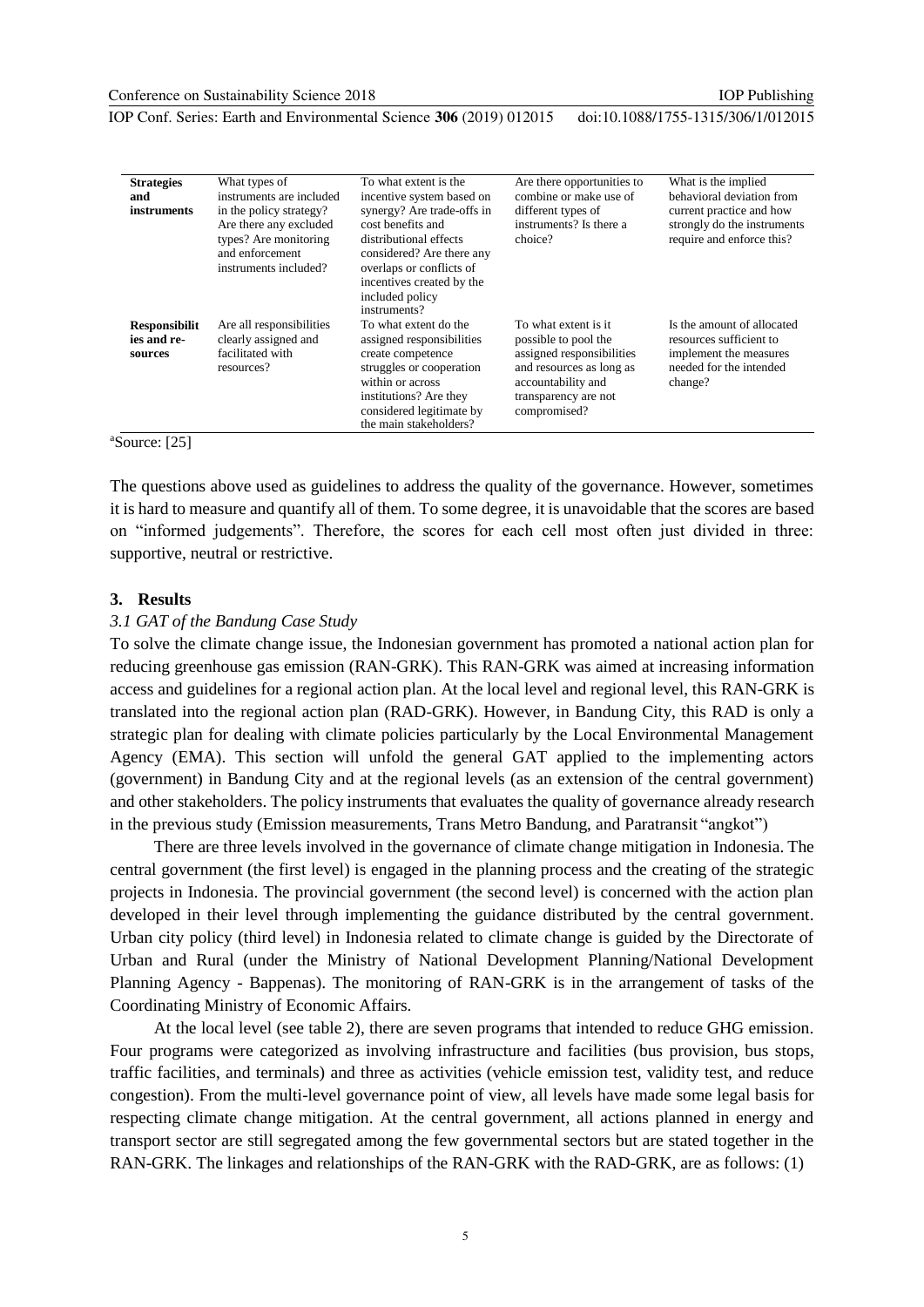RAD-GRK is part of RAN-GRK; yet the regional governments contribute according to their abilities and authorities, (2) RAD-GRK has to comply with RAN-GRK as far as their potential makes this possible and in line with to the priorities of each province and they can include different activities that are not yet regulated by the Presidential regulation no. 61/2011.

| <b>Table 2.</b> Overlay Mitigation Actions Based on Legal Basis of Multi-level governance in Transport |
|--------------------------------------------------------------------------------------------------------|
| Sector as Part of Energy and Transport (Bandung City) <sup>a</sup>                                     |

|                         | <b>Central Government</b>                                           | West Java Province                                 | <b>Bandung City</b>                                                 |
|-------------------------|---------------------------------------------------------------------|----------------------------------------------------|---------------------------------------------------------------------|
| <b>Action plan</b>      | Vehicle<br><i>(include)</i><br>1.<br>test<br>private<br>and<br>cars | 15% of Biofuels in<br>1.<br>2025 for gasoline      | Vehicle emission test(2013-2018<br>1.<br>$\rightarrow$ 5-25%)       |
|                         | motorcycle) (2010-2020)                                             | and diesel fuel                                    | Development of transportation<br>$\overline{2}$ .                   |
|                         | Application of emission<br>2.                                       | Category of activities*):                          | infrastructure / bus stop (2013-                                    |
|                         | standard for passenger new                                          | Intelligent<br>a.                                  | $2018 \rightarrow 54-80$ unit)                                      |
|                         | cars (2010-2020)                                                    | transport                                          | Development<br>3.<br>of<br>terminal                                 |
|                         | Development of modern<br>3.<br>system logistic<br>$(2010 -$         | Traffic control<br>b.<br>Parking<br>$\mathbf{c}$ . | facilities (2013-2018)<br>$\rightarrow 2-10$<br>unit)               |
|                         | 2020)                                                               | management                                         | Rehabilitation and maintenance<br>$\overline{4}$ .                  |
|                         | Development<br>4.<br>of<br>car                                      | Bus rapid transit<br>d.                            | of traffic facilities (from 2013-                                   |
|                         | labeling (2010-2020)                                                | system                                             | 2018 increased from 50-80%)                                         |
|                         | Limitation<br>5.<br>Speed<br>on<br>highways $(2010-2014)$           | Public<br>transport<br>e.<br>fleet upgrade         | Vehicle validity test (2013-2018)<br>5.<br>$\rightarrow$ 95 -97.5%) |
|                         | Vehicle tax based on CO <sub>2</sub><br>б.                          | <b>CFD</b><br>f.                                   | Development of TMB corridor<br>6.                                   |
|                         | emission (2010-2014)                                                | Eco-driving<br>g.                                  | $(2013-2018 \rightarrow 2 - 4$ corridor)                            |
|                         | Tree plantation in urban<br>7.<br>area (2010-2014)                  |                                                    | 7.<br>Congestion parse (2013-2018 $\rightarrow$<br>$23-25km/hour$   |
| <b>Legal Basis</b>      | Presidential Decree no. 61/2011                                     | Governor Decree No.                                | Bandung City Regulation No. 3/2014                                  |
|                         |                                                                     | 56/2012                                            |                                                                     |
|                         |                                                                     | *) based on regional                               |                                                                     |
|                         |                                                                     | action plan guidelines                             |                                                                     |
| <b>Responsibilities</b> | 1,2,3,4,5<br>Ministry<br>$\rightarrow$<br>of                        | $1 \rightarrow$ Department<br>of                   | Environmental<br>$1 \rightarrow$ Bandung                            |
|                         | Transportation                                                      | Energy<br>and<br>Mineral                           | management agency                                                   |
|                         | $6 \rightarrow$ Ministry of Finance                                 | Resources (West Java)                              | $2 - 6$ : Bandung Transport Department                              |
|                         | $7 \rightarrow$ Ministry of Public works                            | Transportation<br>$a-g$ :<br>Department            |                                                                     |
| <b>Target</b>           | 0.038 Giga Ton CO <sub>2</sub> e                                    | 1.1 million-ton $CO2e$                             | $CO2 \rightarrow 2127.06$ Gg                                        |
| <b>Achievement</b>      |                                                                     |                                                    | $CH_4$ $\rightarrow$ 7.44 Gg                                        |
|                         |                                                                     |                                                    | $N_2O \rightarrow 0.07$ Gg                                          |
| <b>Co-benefits</b>      | Better air quality<br>1.                                            | 1. Better air quality                              | 1.<br>Better air quality                                            |
| perceived               | Increase fuel economic<br>2.<br>3.                                  | 2. Increase<br>fuel                                | 2.<br>Increase fuel economic<br>3.                                  |
|                         | Reducing the cost<br>4.<br>Safety improvement                       | economic<br>3. Reducing the cost                   | Reducing the cost<br>$\overline{4}$ .<br>Increase time travel       |
|                         | 5.<br>Enhanced water recharge                                       | 4. Increase time travel                            | 5.<br>Safety improvement                                            |
|                         | б.<br>Increase time travel                                          | 5. Safety improvement                              |                                                                     |

<sup>a</sup>Source: Collected data and interview analysis

In the year 2016, the Ministry of Environmental protection and Forestry launched the National Registry System (SRN-PPI) about climate change action. The objectives of SRN-PPI were: organizing the action, informing the climate change action, delivering the data and information to the citizen, and avoiding the double counting. This system has implemented the principle of "clarity, transparency, and understanding" (CTU). However, prior to 2018 the mitigation actions especially regarding the transport sector were not recorded in the directory system. In another sense, the mitigation programs were not rooted at the local level. The efforts were made by the central government, translated from their own resources and cognitions. The local level has to reformulate the programs to make them feasible, based on their creativity and leaning on its limited resources.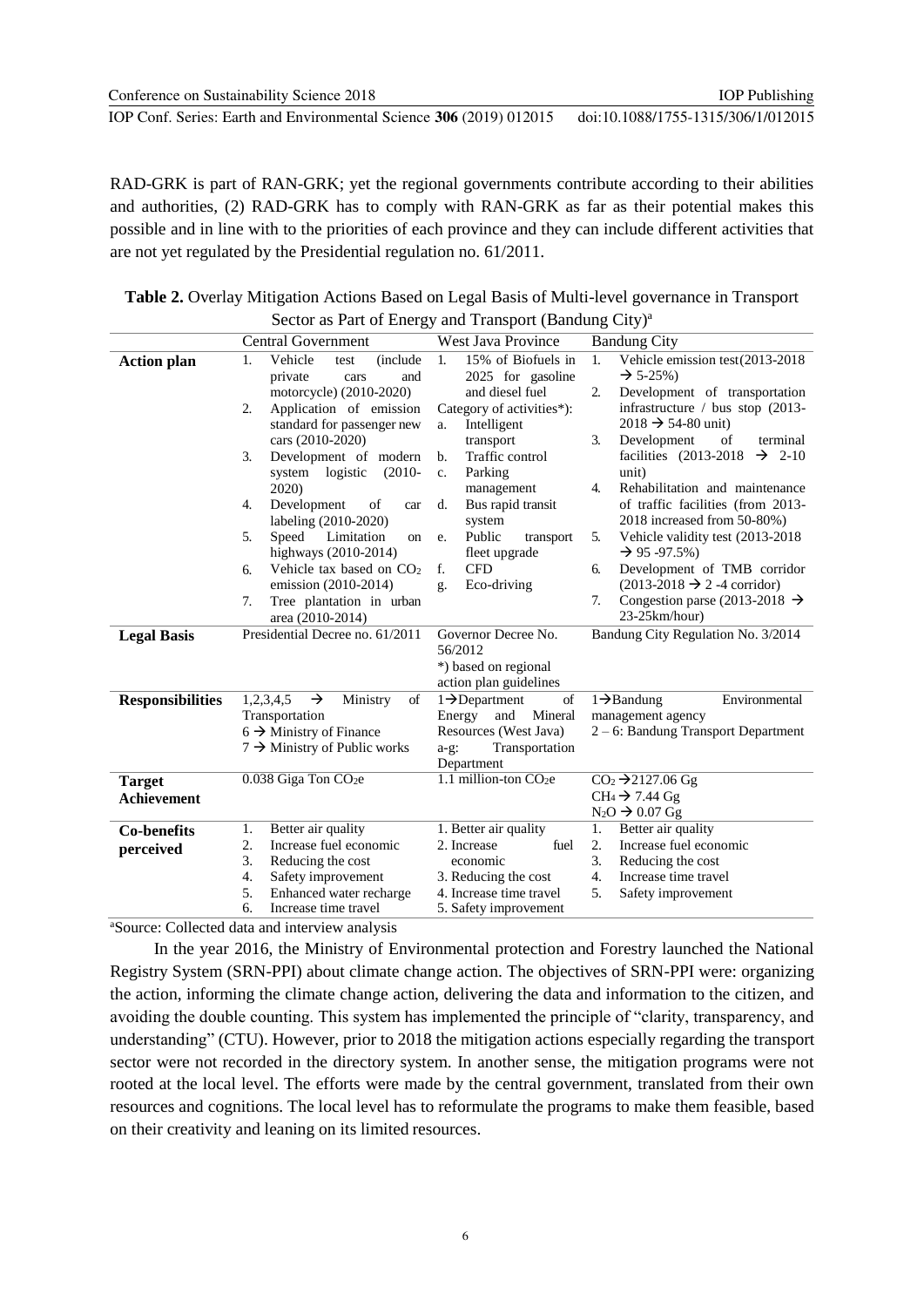IOP Conf. Series: Earth and Environmental Science **306** (2019) 012015

*3.2. Summary of findings*

From the three consecutive programs, two programs (Emission measurement and TMB) have involved multiple levels and scales. Only paratransit as the public transport that is managed at the local level. To conclude, the results of the qualities of governance regimes from all of the programs have the contribution to the environment, social justice, and economic activities. However, the quantities of those programs to lowering the GHG emissions still have to research further.

Emission measurements are not only to test the emission of private and public vehicles as stated in the programs (see Table 3a). The aim of this measurement is also to encourage the vehicles users to improve vehicle performance complying with the standard set by the rule. Energy efficiency on road transport has already been acknowledged that it benefits not only for transport efficiency and air quality but also for climate consideration [16], [26]. In general, the emission test is perceived as the business as a common program that enacted by the central government. The result of the analysis of the problem definition and goal statement aspect and also from the strategies and instruments stated as low to moderate. The programs should be incorporate the local problems into the climate change mitigation as the global problems.

In the case of TMB as the public transport that exists in Bandung City, as explained previously, it"s owned by the local government. The corridor service has intersected with those of other modes such as paratransit and DAMRI. In the environmental context, the use of this BRT could benefit more to reduce the GHG emission because the vehicles have energy efficiency that is standardized by the government. Taking the passenger load more than the paratransit has an impact on the lowering of GHG emission. However, in terms of governance context, TMB has to improve their level of services. From the five elements of governance (see Table 3b), the three elements as (1) the actors and networks, (2) problem definitions and goals, and (3) strategies and instruments have lower quality. Lots of actors involved in public transport services make the competition between the transport modes more difficult. There is a need for the implementing actors to reassess the goals and on how to improve the strategies for increasing the level of services. Extended service time, dependable services (continuous), and separated lanes should become priorities by the actors.

It is necessary to explain the quality of paratransit governance is a restrictive program that is contrary to the Trans Metro Bandung. The paratransit has the low qualities of governance context (see Table 3c). The help from the provincial and state level is needed to maintain that the paratransit has the opportunity to play a role in reducing GHG emissions especially on conducting the eco-driving, conversion to the gas fuel and maintaining the paratransit in optimally. The strategy to separate the niche from the TMB or DAMRI should be a solution to the sustainability of this mode of transportation. The expanded growth of online business transport (Grab and GO-JEK) needs to be anticipated by improving the level of services while waiting for the new rule (law) that regulates fair competition for the public transport sector.

**Table 3.** Oualities of governance from emission measurement

(a) Emission measurement context

| Emission       | Qualities of governance regimes |                           |                    |                           |  |
|----------------|---------------------------------|---------------------------|--------------------|---------------------------|--|
| measurement    | <b>Extent</b>                   | Coherence                 | <b>Flexibility</b> | <b>Intensity</b>          |  |
|                |                                 |                           |                    |                           |  |
| Level & scales | Moderate                        | Moderate                  | Low                | Moderate                  |  |
|                | (All levels deal with this      | (Only two levels work)    | (It is hard to do  | (The central government)  |  |
|                | issue)                          | together; some of the     | downscaling or     | has the power to stop the |  |
|                |                                 | funding is from central   | $up-scaling)$      | funding)                  |  |
|                |                                 | levels and trusted to the |                    |                           |  |
|                |                                 | provincial levels)        |                    |                           |  |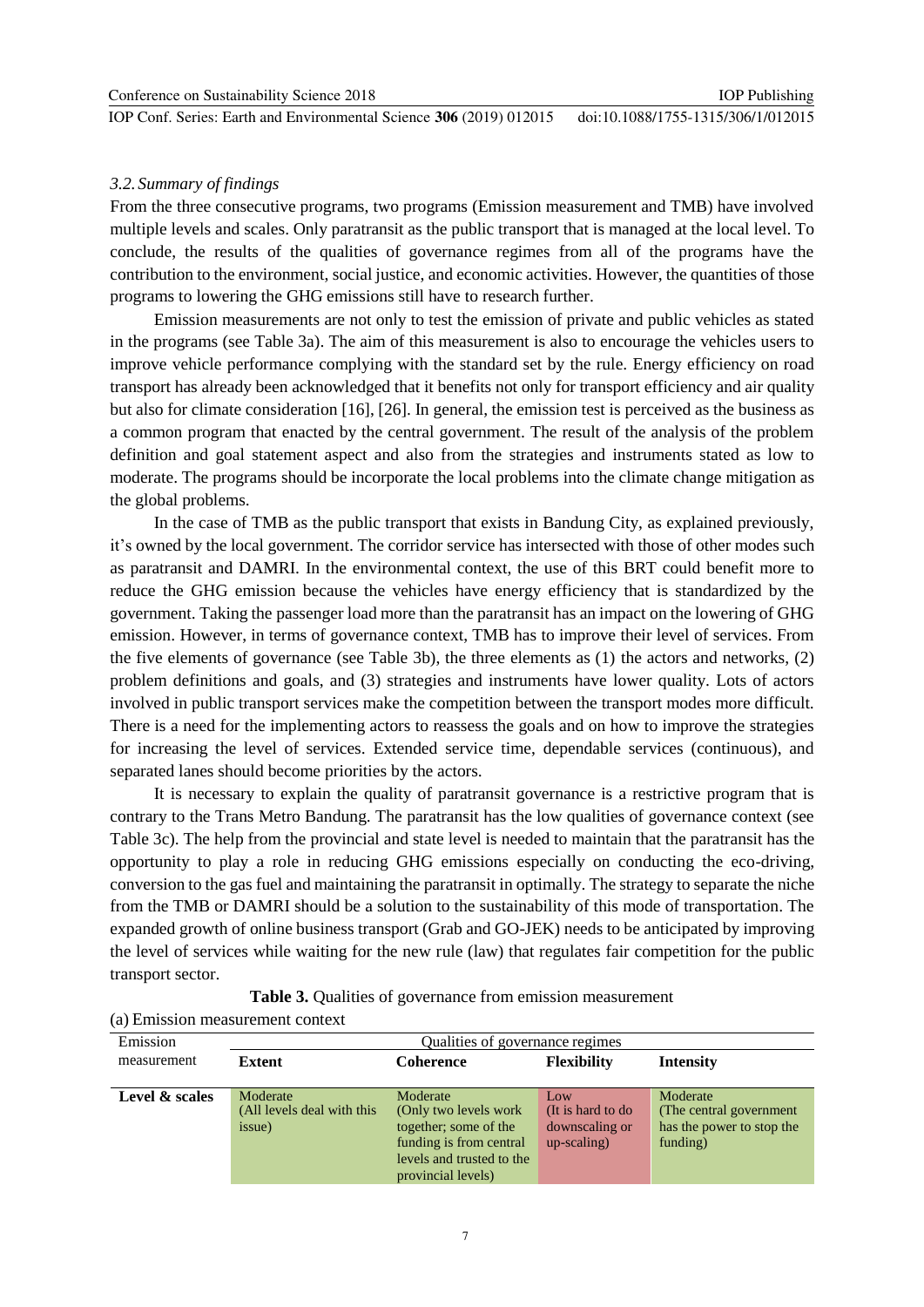IOP Conf. Series: Earth and Environmental Science **306** (2019) 012015

doi:10.1088/1755-1315/306/1/012015

| Emission                | Qualities of governance regimes                               |                                                |                                     |                                                                  |
|-------------------------|---------------------------------------------------------------|------------------------------------------------|-------------------------------------|------------------------------------------------------------------|
| measurement             | <b>Extent</b>                                                 | <b>Coherence</b>                               | <b>Flexibility</b>                  | <b>Intensity</b>                                                 |
|                         |                                                               |                                                |                                     |                                                                  |
| &<br>Actors             | Moderate                                                      | Moderate                                       | Low                                 | Moderate                                                         |
| networks                | all<br>relevant<br>(Almost)                                   | (They have the standard)                       |                                     | (It is hard to do (There is no strong urge                       |
|                         | in<br>actors<br>engage<br>activities<br>including             | procedure and it<br>is<br>already established) | scaling)                            | downscaling or from Ministry or West up-<br>Java EMA to push the |
|                         | workshop,<br>association                                      |                                                |                                     | Local<br><b>Transport</b>                                        |
|                         | government in all levels)                                     |                                                |                                     | Department<br>Local<br><b>or</b>                                 |
|                         |                                                               |                                                |                                     | EMA to conduct<br>the                                            |
|                         |                                                               |                                                |                                     | measurement)                                                     |
| <b>Problem</b>          | Low                                                           | Moderate                                       | Low                                 | Low                                                              |
| perspectives            | (The various problems)                                        | (All levels<br>do<br>not                       | (It is hard to do                   | (Different perspective of                                        |
| and<br>goal             | that <i>have</i> to be addressed                              | conflict with each other                       | downscaling or                      | goals from each level)                                           |
| ambitions               | in local level increases<br>additional<br>due<br>$f_{\Omega}$ | $\sigma$ f<br>in<br>terms<br>the               | up-scaling)                         |                                                                  |
|                         | the<br>from<br>programs                                       | monitoring)                                    |                                     |                                                                  |
|                         | central government)                                           |                                                |                                     |                                                                  |
| <b>Strategies and</b>   | Moderate                                                      | Moderate                                       | Low                                 | Low                                                              |
| instruments             | (Not all strategies are                                       | (They have the standard                        | (It is possible to                  | (Central government has                                          |
|                         | implemented,                                                  | procedure and it<br>$\overline{1}$             |                                     | combine the the power to change the                              |
|                         | measurement is<br>only                                        | already established)                           | emission                            | system and to facilitate                                         |
|                         | estimated<br>based<br>$_{\rm on}$                             |                                                | measurement, this measurement)      |                                                                  |
|                         | traffic counting and air<br>pollution;<br>other               |                                                | there<br>however<br>still a problem |                                                                  |
|                         | strategies<br>that<br>need                                    |                                                | with the cross-                     |                                                                  |
|                         | further collaboration are                                     |                                                | sectoral issue)                     |                                                                  |
|                         | still disregarded)                                            |                                                |                                     |                                                                  |
| <b>Responsibilities</b> | Moderate                                                      | Moderate                                       | Low                                 | Low                                                              |
| and resources           | (Not all responsibilities                                     | (Local<br>government                           | (inflexibility to                   | (There)<br>allocated<br>has                                      |
|                         | are clearly assigned and                                      | with<br>struggle<br>the                        | pool resources)                     | from<br>other<br>resources                                       |
|                         | measurement is only                                           | emission inventory for                         |                                     | actors)                                                          |
|                         | related to local problems<br>$\sqrt{\text{co-benefits}}$      | primary data)                                  |                                     |                                                                  |

(b)Trans Metro Bandung context

Trans Metro Qualities of governance regimes Bandung **Extent Coherence Flexibility Intensity** Level & scales Moderate (Only central government and local level are involved) Low Low Low (Mutual dependence (It is not possible to is indicated by bus give the flexibility for provision from the local level to provide central government; their facilities) provincial level did not interfere) Moderate (Central government has the power to halt the resources)

| &<br><b>Actors</b> | Low<br>Low<br>Low                                                       | Moderate                |
|--------------------|-------------------------------------------------------------------------|-------------------------|
| <b>Networks</b>    | (Only the central (Interaction strength) (It is not possible to         | (Local)<br>government   |
|                    | government and the local is low; the operation give the flexibility for | has the power to halt.  |
|                    | level are involved, other is sometimes halted) local level to provide   | In some occasion, it is |
|                    | their facilities)<br>actors (paratransit driver)                        | halted by paratransit)  |
|                    | and users) are rarely                                                   |                         |
|                    | engage), other institution                                              |                         |
|                    | such as Public works                                                    |                         |
|                    | involved<br>rarely<br>by                                                |                         |
|                    | transport department                                                    |                         |
| <b>Problem</b>     | Low<br>Low<br>Low                                                       | Moderate                |
| perspectives       | (local level with the small (There)<br>are (It is possible to re-       | (Transport)             |
|                    | resources has to deal with competitions between assess goal, however    | department<br>has       |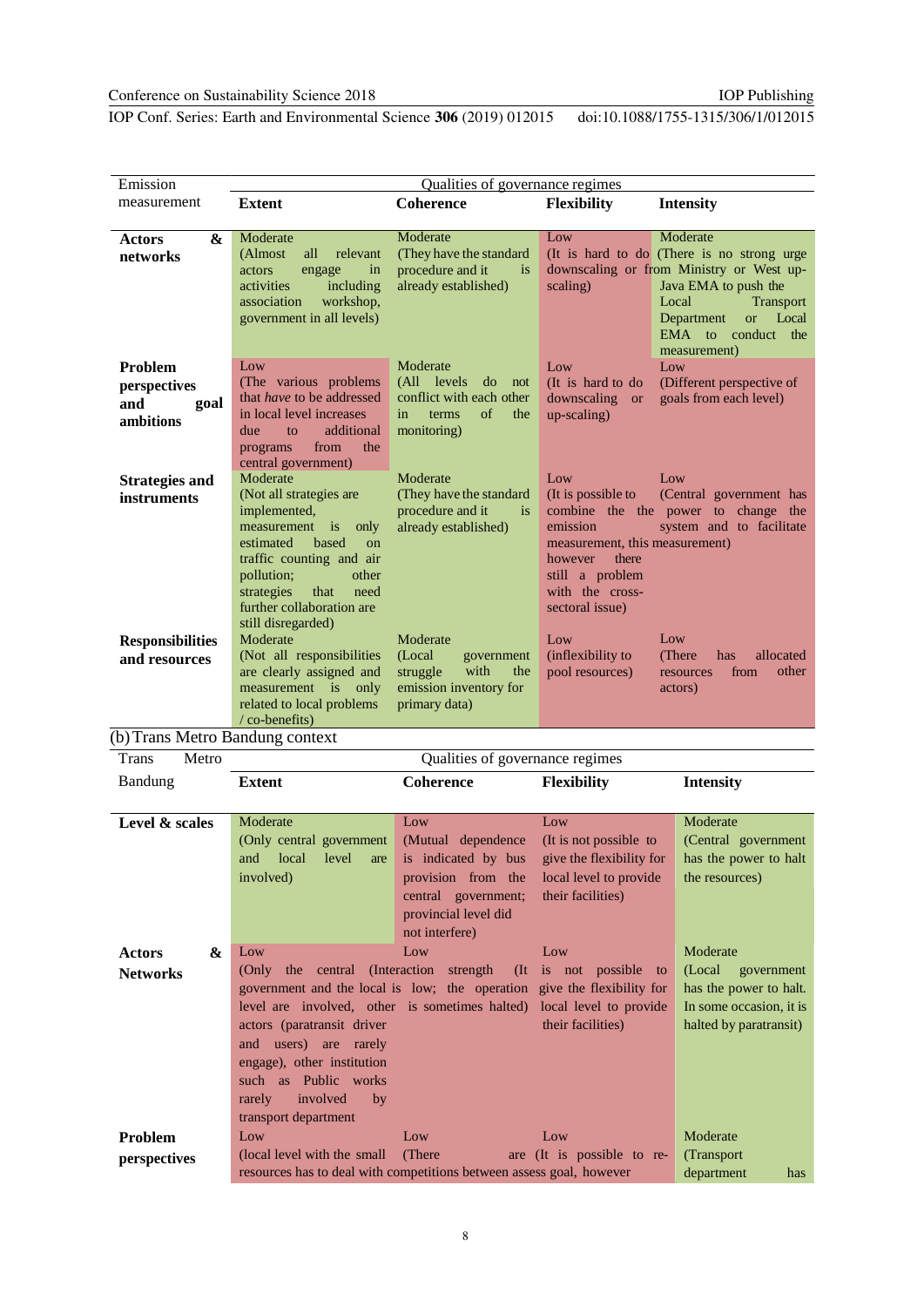IOP Conf. Series: Earth and Environmental Science **306** (2019) 012015 doi:10.1088/1755-1315/306/1/012015

| Metro<br><b>Trans</b>   |                                                          | Qualities of governance regimes                |                                             |                                           |
|-------------------------|----------------------------------------------------------|------------------------------------------------|---------------------------------------------|-------------------------------------------|
| <b>Bandung</b>          | <b>Extent</b>                                            | <b>Coherence</b>                               | <b>Flexibility</b>                          | <b>Intensity</b>                          |
|                         |                                                          |                                                |                                             |                                           |
| and<br>goal             | problems<br>various<br>that                              | public<br>transport                            | concerning the sector                       | different<br>goals                        |
| ambitions               | occurs in the field)                                     | mode. There is also                            | perspective, it is hard                     | regarding<br>climate                      |
|                         |                                                          | another competition                            | to be carried out)                          | mitigation,<br>change                     |
|                         |                                                          | between<br>transport                           |                                             | however<br>encourage                      |
|                         |                                                          | with<br>department                             |                                             | <b>TMB</b><br>the                         |
|                         |                                                          | another<br>department                          |                                             | development)                              |
|                         |                                                          | such as Public works,                          |                                             |                                           |
|                         |                                                          | Spatial plan)                                  | Moderate                                    |                                           |
| <b>Strategies and</b>   | Low                                                      | Low                                            |                                             | Low                                       |
| instruments             | (Policy strategy to convert                              | (Local level will buy                          | (There)<br>are                              | (The strategies still do                  |
|                         | the paratransit into bus;<br>there are still no progress | the paratransit that<br>has already expired in | opportunities<br>to<br>combine<br>different | not fully follow the<br>rule of Bus Rapid |
|                         | in building separate lane                                | 10 years; still conflict                       | type of instruments                         | Transit; Almost the                       |
|                         | for TMB and corridors                                    | with<br>paratransit                            | such as school bus.                         | same with DAMRI)                          |
|                         | development)                                             | owner regarding route                          | NMT programs)                               |                                           |
|                         |                                                          | intersection)                                  |                                             |                                           |
| <b>Responsibilities</b> | Low                                                      | Moderate                                       | Moderate                                    | Low                                       |
| and resources           | (The source of resources is                              | reduce<br>(T <sub>O</sub> )<br>the             | (The<br>co-investment                       | (The<br>imbalance in                      |
|                         | mostly from local level;                                 | conflict with other                            | exists<br>program<br>in                     | resources has to used                     |
|                         | the central government                                   | public transport, join                         | TMB)                                        | optimally)                                |
|                         | only support the initial                                 | cooperation<br>the                             |                                             |                                           |
|                         | part of the program)                                     | within other public                            |                                             |                                           |
|                         |                                                          | transport)                                     |                                             |                                           |

### (c) Paratransit context.

| Paratransit                                                | Qualities of governance regimes                                                                                                                                                                                            |                                                                                                      |                                                                                                      |                                                                                                    |
|------------------------------------------------------------|----------------------------------------------------------------------------------------------------------------------------------------------------------------------------------------------------------------------------|------------------------------------------------------------------------------------------------------|------------------------------------------------------------------------------------------------------|----------------------------------------------------------------------------------------------------|
|                                                            | <b>Extent</b>                                                                                                                                                                                                              | <b>Coherence</b>                                                                                     | <b>Flexibility</b>                                                                                   | <b>Intensity</b>                                                                                   |
| Level & scales                                             | Low<br>(Only local)<br>levels are<br>involved)                                                                                                                                                                             | Low<br>(Only local levels are<br>involved)                                                           | Low<br>(Not flexible; based<br>administrative<br>$_{\rm on}$<br>level)                               | Low<br>(only)<br>the<br>local<br>government has to do<br>with their programs)                      |
| <b>Actors</b><br>&<br>networks                             | Low<br>local<br>(Only)<br>the<br>and<br>government<br>association are involved)                                                                                                                                            | Moderate<br>(On some occasion,<br>the<br>paratransit<br>protested the<br><b>TMB</b><br>operation)    | Low<br>(Not flexible; based)<br>administrative<br><sub>on</sub><br>level)                            | Low<br>government<br>(Local)<br>worked based on their<br>program)                                  |
| <b>Problem</b><br>perspectives<br>and<br>goal<br>ambitions | Low<br>(Only)<br>the<br>local<br>government has to deal<br>with association, drivers,<br>users: In the later issues,<br>the provincial level have<br>more influence to settle<br>this<br>(online)<br>issue<br>application) | Low<br>(Contradictive)<br>with<br>TMB goals)                                                         | Low<br>(re-assessment goals)<br>are based on resources<br>availability from the<br>local government) | Low<br>(Local)<br>government<br>the<br>aim<br>has<br>to<br>diminish the use of<br>the paratransit) |
| <b>Strategies and</b><br>instruments                       | Low<br>(Local level makes some)<br>excluded to paratransit;<br>the strategy has also to<br>consider energy efficiency                                                                                                      | Low<br>(The incentive for<br>private<br>owner<br>vehicles<br><b>(LCGC)</b><br>neglected<br>programs) | Low<br>(Not flexible; some)<br>programs are based on<br>central<br>government<br>authorities<br>to   | Low<br>(age restriction and<br>validity<br>test<br>for<br>vehicles<br>are<br>not                   |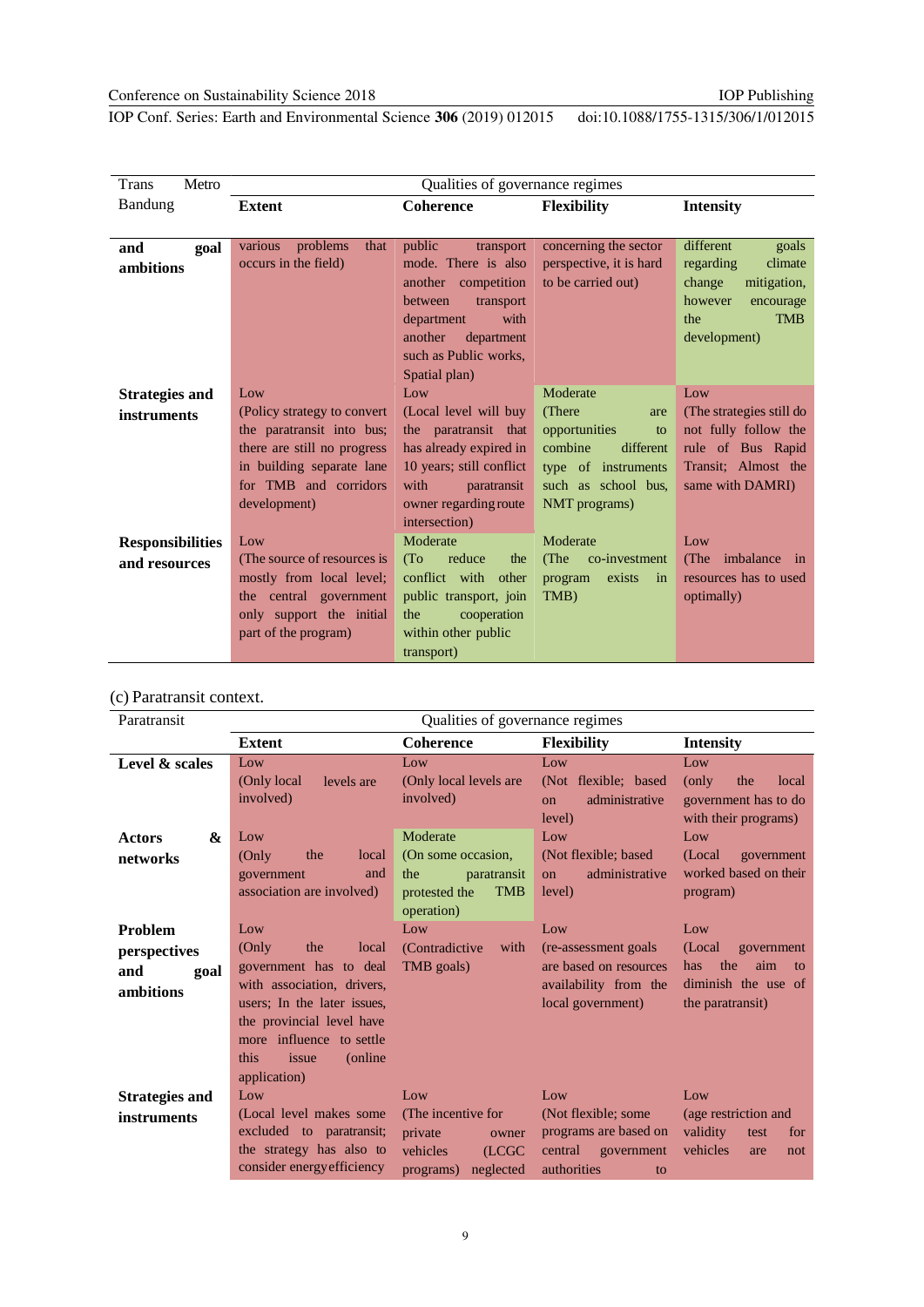| Paratransit             | Qualities of governance regimes         |                        |                             |                           |
|-------------------------|-----------------------------------------|------------------------|-----------------------------|---------------------------|
|                         | <b>Extent</b>                           | <b>Coherence</b>       | <b>Flexibility</b>          | <b>Intensity</b>          |
|                         | vehicles<br>the<br><sub>of</sub><br>and | the paratransit driver | encourage the use of        | effectively               |
|                         | livelihood strategy of the              | as the weak actors)    | private vehicles)           | implemented)              |
|                         | drivers)                                |                        |                             |                           |
| <b>Responsibilities</b> | Low                                     | Low                    | Low                         | Low                       |
| and resources           | (Lack of resources to                   | is<br>(There)          | (Flexibility)<br>to<br>pool | (The<br>allocated         |
|                         | manage the paratransit)                 | interdependency        | however.<br>resources:      | not<br>resources<br>are   |
|                         |                                         | between the actors but | with the<br>precaution      | sufficient<br>to          |
|                         |                                         | it<br>needs            | principles)                 | implement<br>the          |
|                         |                                         | improvement)           |                             | monitoring<br>of          |
|                         |                                         |                        |                             | prerequisite<br><b>as</b> |
|                         |                                         |                        |                             | stipulated)               |

#### *3.3.Evaluation of the climate co-benefits program implementation*

The quality of governance of the public transport (TMB and Paratransit) was in the low to moderate condition. This implies that from the quality of governance perspective, these programs suffered from lack of resources, lack of support, and lack of actors involved. However, from the co-benefit's aspect, both public transport (TMB and Paratransit) have met the criteria of co-benefits.

| <b>Policy</b>                 | <b>Emission measurement</b>                                                                                                                                                                                                                                                                                                                                                         | <b>Trans Metro Bandung</b>                                                                                                                                                                                                                                                                                                                                                              | Paratransit (angkot)                                                                                                                                                                                                                  |
|-------------------------------|-------------------------------------------------------------------------------------------------------------------------------------------------------------------------------------------------------------------------------------------------------------------------------------------------------------------------------------------------------------------------------------|-----------------------------------------------------------------------------------------------------------------------------------------------------------------------------------------------------------------------------------------------------------------------------------------------------------------------------------------------------------------------------------------|---------------------------------------------------------------------------------------------------------------------------------------------------------------------------------------------------------------------------------------|
| instruments:                  |                                                                                                                                                                                                                                                                                                                                                                                     | (BRT)                                                                                                                                                                                                                                                                                                                                                                                   |                                                                                                                                                                                                                                       |
| <b>Policy</b><br>objectives:  | <b>Testing</b><br>the<br>public<br>Target:<br>transport and private vehicles<br>Purpose: check the exhaust gas<br>content as per the specified<br>standard, check the fuel burning<br>conditions of the vehicle, reduce<br>the air pollution                                                                                                                                        | Target: Bandung residents or<br>suburban residents<br>Purpose: as a mass rapid<br>transportation connecting the<br>feeder to urban fringe, reduce<br>the use of private vehicles                                                                                                                                                                                                        | Target:<br>mostly<br>Bandung<br>residents<br>Purpose:<br>feeder<br>as<br>a<br>connecting the residence with<br>other transports mode, reduce<br>the use of private vehicles                                                           |
| Actors:                       | Implementer:<br><b>Transport</b><br>Department,<br>Environmental<br>Protection Agency, Asbekindo<br>Target: paratransit owners, TMB<br>operator                                                                                                                                                                                                                                     | Implementer:<br><b>Transport</b><br>Department, TMB operator<br>Target: Bandung residents and<br>resident across the border                                                                                                                                                                                                                                                             | Implementer:<br>Paratransit<br>Drivers, Paratransit Owners,<br>Cooperatives<br>Target: Bandung residents                                                                                                                              |
| <b>Existing</b><br>condition: | • The test applies to public<br>transport in idle condition<br>• The regulatory to test all<br>vehicles<br>(including)<br>private<br>transport) as the prerequisite of<br>vehicle license is not yet<br>enforced.<br>• It is estimated that 1,000<br>cars/years already checked the<br>and<br>emission<br>maintenance.<br>There are 54 unit of emission<br>test workshop in Bandung | Inaugurated since 2008,<br>$\bullet$<br>only three corridors exist<br>(13 corridor as a planned)<br>The shelters condition is<br>$\bullet$<br>well-maintained,<br>not<br>damaged, and most of it<br>is not used (18 shelter<br>for<br>averages<br>every<br>corridor exist)<br>36<br>with<br>664<br><b>buses</b><br>passengers/day. It is<br>estimated only 60% of<br>passengers use TMB | As many as 5.521-unit<br>$\bullet$<br>paratransit in Bandung<br>City, it is estimated only<br>as much as 30 percent<br>includes<br>operates<br>the<br>illegal paratransit.<br>In the year 2017, many<br>٠<br>shelters have been built |
| <b>Action Taken</b>           | six months / one year                                                                                                                                                                                                                                                                                                                                                               | Every day $(05.00 - 20.00)$ , the<br>current condition $(06.00 -$<br>18.00)                                                                                                                                                                                                                                                                                                             | Every day $(05.00 - 20.00)$ , at<br>certain route such as terminal<br>route or market (24 hours)                                                                                                                                      |
| <b>Inventory</b><br>emission  | 4 Gas emission analyzers (after<br>services has increase the $CO2$<br>percentage).                                                                                                                                                                                                                                                                                                  | IPCC 2006 mobile resources                                                                                                                                                                                                                                                                                                                                                              | IPCC 2006 mobile resources                                                                                                                                                                                                            |

|  | Table 4. Comparison of the programs <sup>a</sup> |  |  |
|--|--------------------------------------------------|--|--|
|--|--------------------------------------------------|--|--|

aSource: Collected data and interview analysis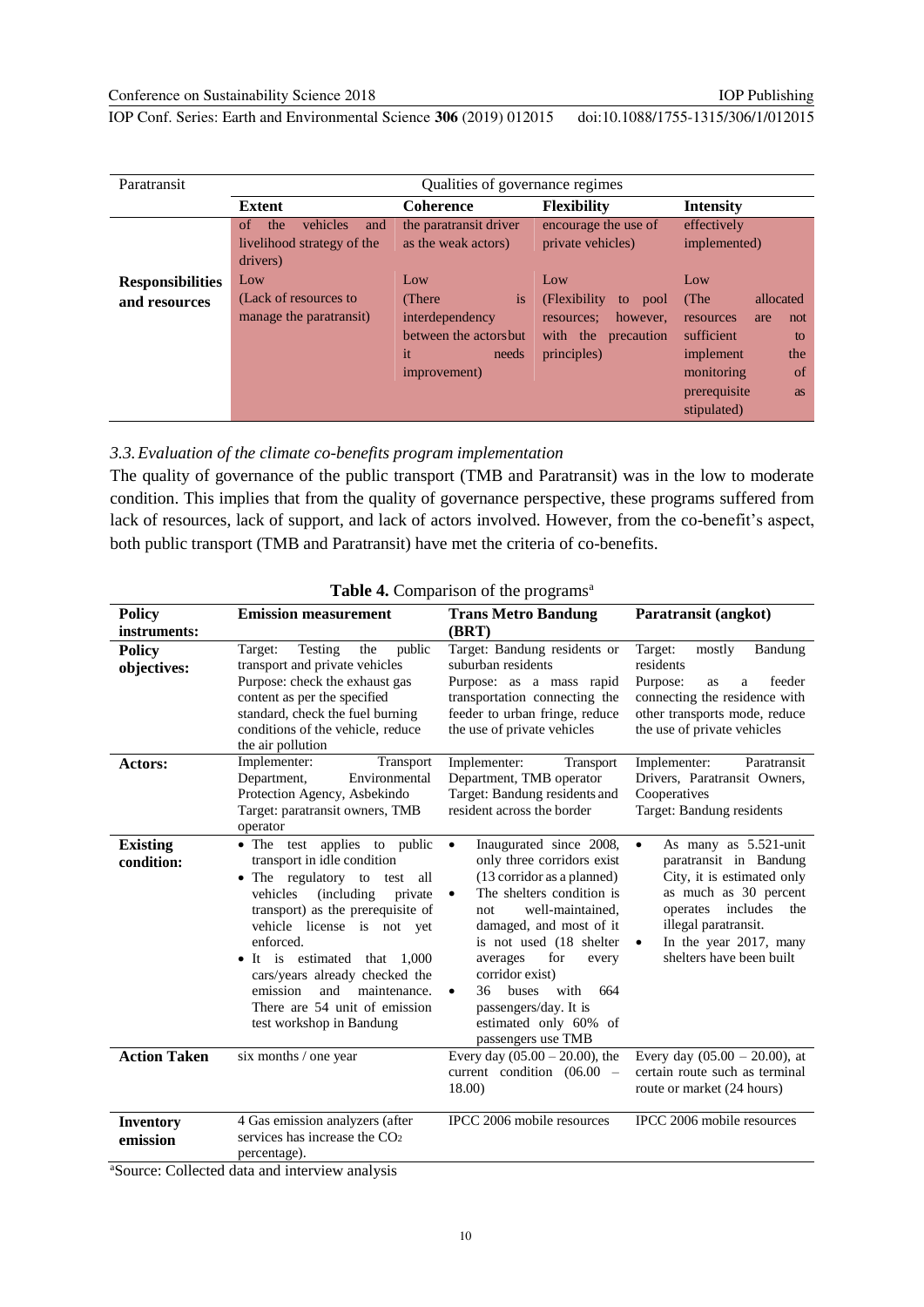#### *3.4. The assessment of policy instruments*

There are many kinds of research in measuring the criteria and rank the programs [27]–[30]. This research adopts the basic rating scale. This checklist of criteria evaluates the quality of elements, including a scoring system [31], [32]. However, the rating uses the judgment based on the perception of the meanings of the terms and based on the case study previously conducted. There are six criteria chose to address the co-benefits of policy instruments. The summary of the criteria specified can be seen in Table 5 below.

| Criteria                               | <b>Description</b>                                                       |                                                                                                                                                            | <b>Vehicle</b><br>emission<br><b>Test</b> | <b>TMB</b> | Paratransit    |
|----------------------------------------|--------------------------------------------------------------------------|------------------------------------------------------------------------------------------------------------------------------------------------------------|-------------------------------------------|------------|----------------|
| <b>Mitigation</b><br><b>Potential</b>  | GHGs reduction                                                           | Net lower GHG emission (tones<br>of $CO2$ )                                                                                                                | $\theta$                                  | $+$        | $+$            |
| <b>Sustainability</b>                  | • Efficiency<br>of<br>resource use &<br>Energy security<br>$\bullet$ Air | • Increased energy security<br>due to reduction from fossil<br>fuel demand<br>The program has the strategy<br>to lower air pollution to the<br>environment | $++$                                      | $+$        | $++$           |
| <b>Development</b><br>goals            | Improving<br>outcomes for the<br>poorest                                 | for public<br>Improve<br>access<br>reduce<br>cost<br>transport,<br>of<br>transport (public)                                                                | $\theta$                                  | $+$        | $++$           |
| <b>Political</b><br><b>Feasibility</b> | Predict<br>the<br>probable outcome<br>οf<br>a<br>proposed<br>solution    | Examining the actors, events<br>and environment involved in all<br>stages of policy (political<br>support)                                                 | $\Omega$                                  | $+$        | $\overline{a}$ |
| <b>Social</b><br><b>Feasibility</b>    | Probability<br>that<br>the cases would<br>be<br>have<br>to<br>accepted   | Examining group of people<br>$\bullet$<br>that are directly affected<br>(safety)<br>Reduce congestion, reduces<br>٠<br>fatalities, injuries                | $\Omega$                                  | $+$        | $\theta$       |
| <b>Technical</b><br>Feasibility        | Evaluating project<br>management and<br>coordinator                      | Evaluating<br>$\bullet$<br>system<br>performance,<br>data<br>availability and quality<br>customer support<br>security                                      | $+$                                       | $++$       | $\theta$       |

**Table 5.** Assessment of policy instruments that aim to contribute to mitigation climate change and selected co-benefits<sup>a</sup>

aNotes:  $a'' +''$  if it has a positive impact,  $a''0''$  if it's neutral and "-" if it has a negative impact. The input of the qualitative scores based on the author judgement using the reference from the qualitative and quantitative approach Source: Collected data and interview analysis, Table is adapted from [33], [34]

#### *3.5. Mitigation potential*

The net lowering of GHG emissions from vehicle emission tests comes from the fuel efficiency in maintenance the engine [35]. In Bandung City, every year approximately 1,000 vehicles tune-up and take an emission test. The emission test and tune-up will reduce the CO (23%) and HC (50%), however, it will increase  $CO<sub>2</sub>$  (106%) (based on Asbekindo data). The researcher suggests that driving techniques (eco-driving) can influence fuel efficiency by as much as 30 percent [36]–[39]. In Bandung City, the car (i.e. privately-owned cars) has a 23% mode share, whereas the share of the minibus (i.e., publicly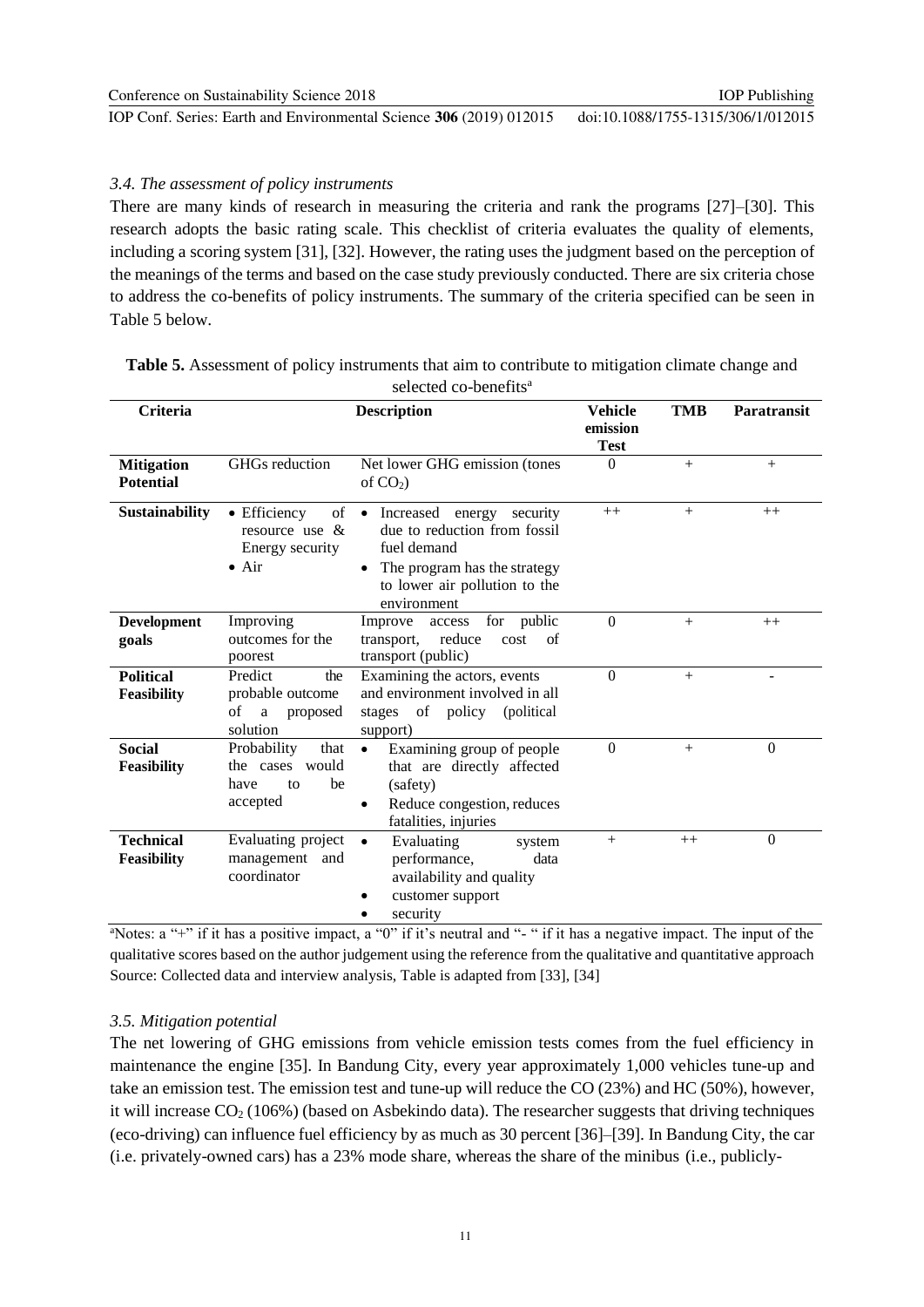owned) is only 4-5%. The highest percentage of mode share comes from the motorcycle (privatelyowned), which is around 65-70% [40]. The Trans Metro Bandung (TMB) ridership until now only exists in three corridors in Bandung City. This BRT ridership is equal to 1,200 ridership/day (60%) and equal to 10.8 million ridership/year predicted in 2019 [41]. The cumulative length of TMB constructed would be 20 km. This TMB is different from other forms of BRT such asJakarta or Palembang because separate road lane does not yet exist.

The paratransit is still using gasoline as its main fuel, and only a small amount of paratransit use gas. The paratransit trajectory is 39 service areas that cover length various from 8 km to 24 km. The load factor of paratransit is 36.6%, and this public transport mode only has a share of 23% from all of the transport mode services. The capacity of ridership/year is between 1.53 -1.87 million ridership; however, the real ridership only shares one a third of this capacity because of low service performance. The use of public transport will also lead to the use of active transport. As part of active transport, nonmotorized transport (NMT) can be used to improve the mobility with its flexibility and affordability. For instance, bicycles have a significant role in the Netherlands. NMT plays a crucial role in mobility of people not only in the cities, but also in rural areas. In Asia regions such as China, Indonesia and Philippines, the NMT has promoted as the strategy to reduce the use of private vehicle use [42]–[44]. Research shows the benefits of the shift from car use to active transport use (i.e., bicycles), especially regarding health benefits and reduction in air pollution [45]–[47]. The paratransit function as the feeder of the TMB and walking or cycling as part of the activities when using public transport has encouraged the Bandung City government to evolve the paratransit so that it can carry bicycles. Cycling policy as part of the thematic day (every Friday) arranged in handbill form simply sets for the internal local government employee. Positively, the local government action was followed by the provincial government and established free areas of motorized vehicles, such as in Gedung Sate (the official building for the West Java Province) and Balaikota. However, this policy valid since October 2013 and only works for a moment (after 2015 the parking area can be use by vehicles).

#### *3.6. Sustainability*

In the transport sector development, the vehicle fuel consumption has become the criteria to develop. The sustainable energy is part of the indicator of energy security. There are four aspects of energy security i.e. availability, affordability, accessibility, acceptability, and sustainability. The sustainable energy as the criteria to choose the co-benefits assessment has linked to the availability of the energy supply and the sustainability. All programs have the primary goal to reduce the energy use and maintain energy sustainability. For the vehicle emission test and inspection program, this goal will help the vehicle to improve engine performance by reducing inefficient combustion [48]. The use of public transport such as paratransit and Trans Metro Bandung (TMB) will reduce the use of private transport and finally could reduce the energy use. This will also reduce the congestion that occasionally happens in Bandung City. The vehicle emission test that commonly analyses the carbon monoxide (CO), hydrocarbon (HC) and carbon dioxide  $(CO<sub>2</sub>)$  from the vehicle exhaust will lead to the efficiency of car engine. It will reduce the inefficient combustion in the car engine and calibrate the engine [49]. However, the fuel demand will continue to increase in most countries, unless additional intervention could reduce the fuel demand and shift to more fuel-efficient or low emission vehicles[35].

To date, the TMB still use the diesel fuel for their vehicle. The development of fuel injection system technology has helped the vehicle become more efficient in fuel consumption. The TMB will consume energy for 74.03 TJ/year. The total GHG emissions per year for this TMB is equal to 53,413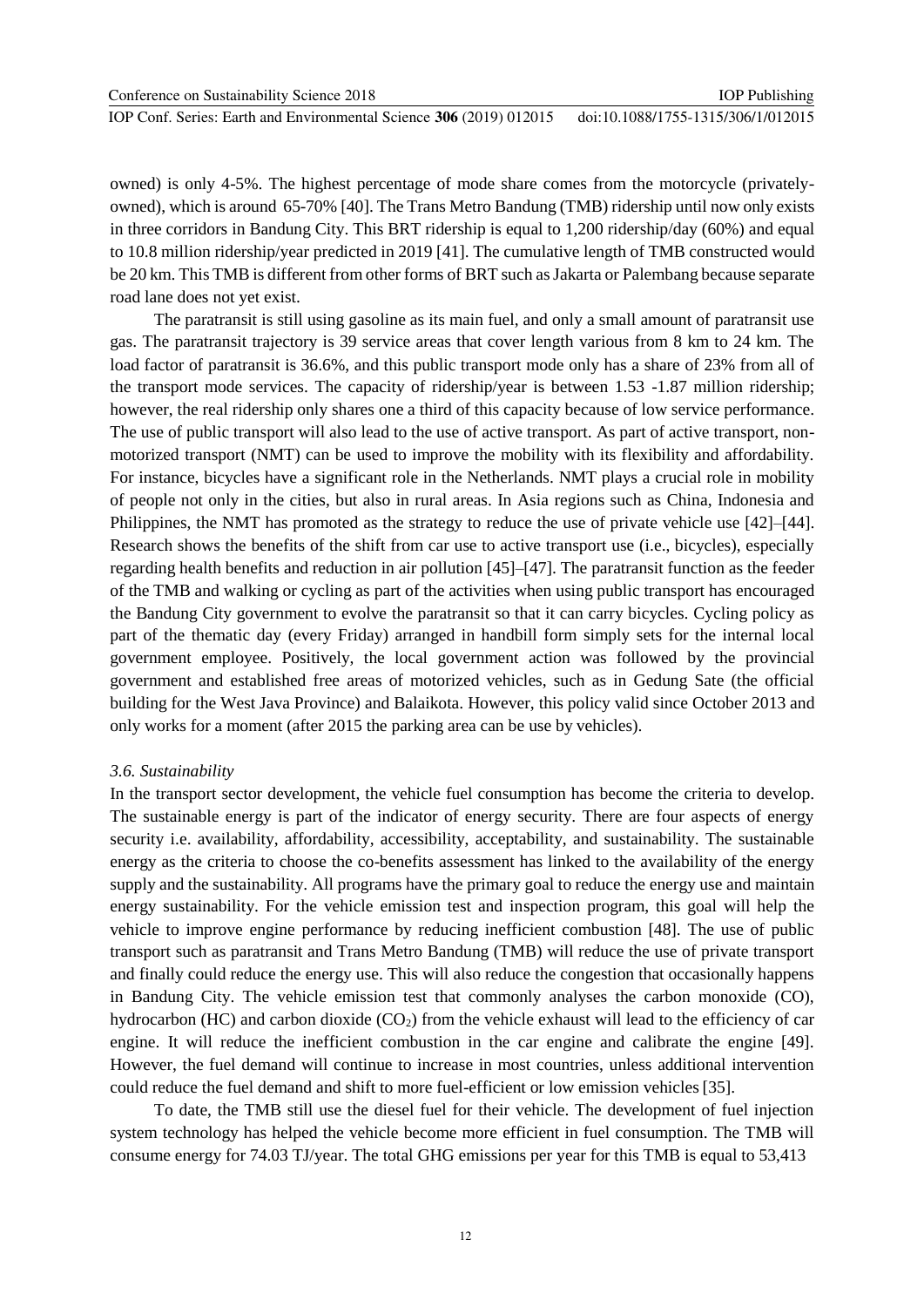ton/year. However, the TMB emits 4.95 kg GHG emission/ridership/year. The paratransit will consume energy for about 309.74 TJ/year. The GHG emissions for this paratransit equal to 21,987 tons/year. However, the paratransit emits 11.76 kg GHG emission/ridership/year. Since the year 2000, the paratransit has started using a fuel injection burning system instead of combustion system using a carburetor. It is unclear regarding procurement arrangement of vehicle specification to use as public transport in Bandung, so this is left to each paratransit cooperation.

On the contrary, the TMB that is owned by the government has the rule to apply in each region especially concerning the fuel efficiency of vehicles. Vehicle emission test has a large influence on improving energy efficiency if afterward efforts are made to improve combustion. However, the improvement of the vehicles for the paratransit, especially engine combustion, are handed over each paratransit owner. To date, the Trans Metro Bandung program still has great influence in reducing the energy use than the paratransit program. However, in the future, if the vehicle emission test including vehicle maintenance are applied in Bandung City, this effort will help to reduce the energy use greater than other programs.

#### *3.7. Development goals*

The programs have the obligation to serve the community in transportation services. There are two aspects of the programs to improve the outcomes for the poorest in the public transport services i.e.: (1) reduce cost of transportation; (2) improve access of the programs. The first aspect related to the ability of the consumer to pay for their travel modes. From the data collection, the TMB mode of transport is the cheapest transport mode. To illustrate, for every corridor (20 km) the passenger only spent for Rp.5.000 (equal to 36 cents US). For the same distance, the passenger will travel two or three routes with the paratransit mode. The price is varies depending on distance. The vehicle emission test has the indirect relation to improve outcomes for the poorest. As from the previous information, this test has the ability to make the public transportation improve their fuel efficiency. In terms of the access to public transport, only paratransit has the higher service coverage (works as a feeder). The paratransit route is generally located on a connecting road (collector) to a provincial or national road. The TMB route is located on the provincial or national roads. However, there is no connection between improving access for the poorest with the vehicle emission test. The vehicle emission test generally conducted for the people or institution who have the opportunity of using their transport mode.

#### *3.8. Political, Social, and Technical feasibility*

All programs have the function to serve the Bandung citizen in using public transportation. The previous research already analysed the actors, events, and environment involved in all stages of policy instruments. The result of previous research showsthat the political feasibility more relevant to the Trans Metro Bandung (TMB) and emission test, thus the paratransit program is often neglected by the influence of local levels. To be socially accepted, all programs have to meet the standard stipulated by the government and evaluation from the people (target users), especially for the safety and performance. However, another aspect to consider is how these programs have the ability to reduce congestion, reduces fatalities, and injuries, the respondents aware that the public need to maintain this paratransit as part of their travel mode. Due to a low quality of governance of this paratransit and unhealthy competition from the various modes of transports (app-based transportation, motorcycle, and buses) causing this vehicle in the worst condition. On the contrary, all aspects of the quality of governance show positive collaboration on the TMB program. The local government was in the position to maintain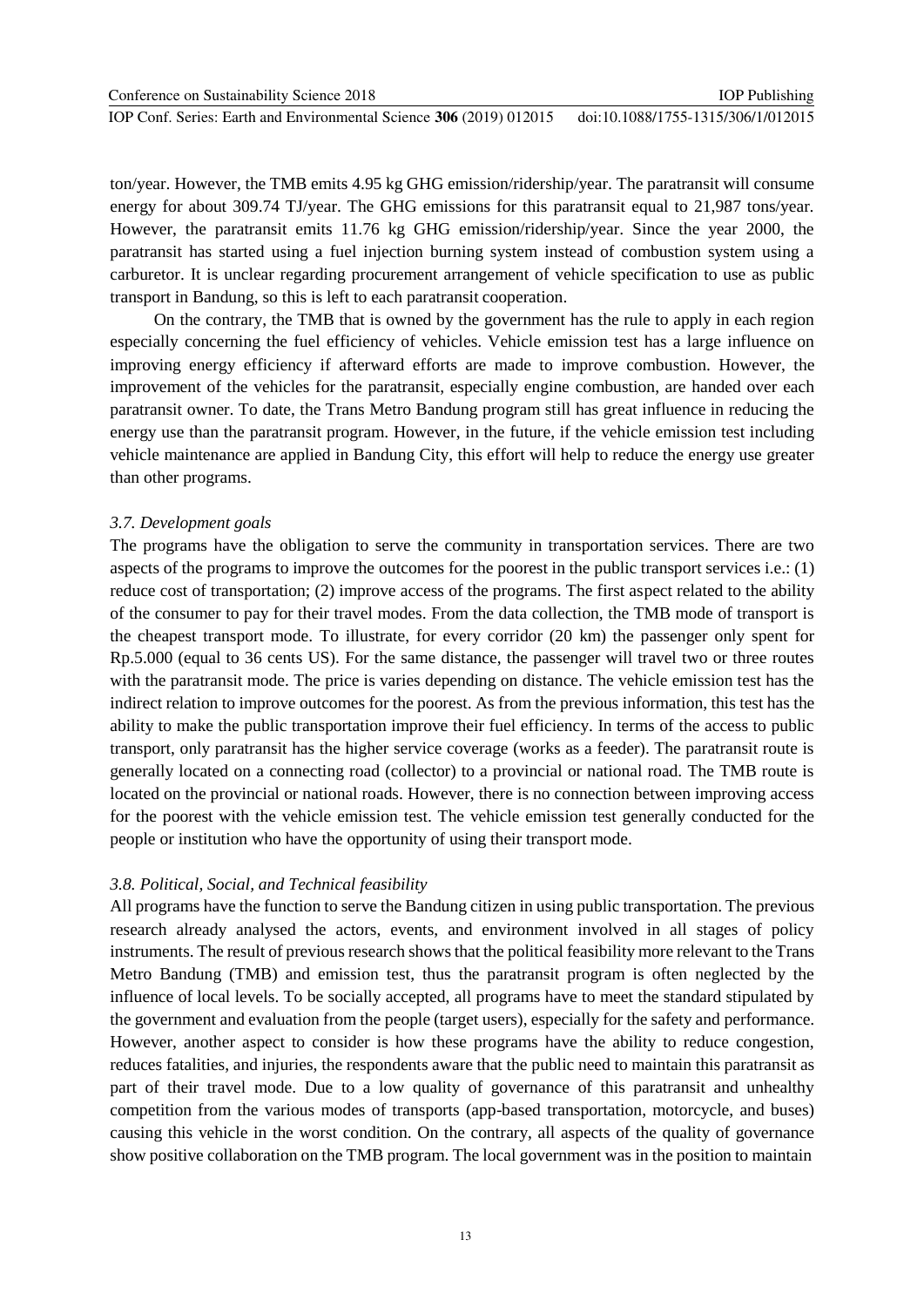IOP Conf. Series: Earth and Environmental Science **306** (2019) 012015

and develop this mode of transport. The vehicle emission test that has the contribute to the climate change mitigation and improving environmental quality are less prioritized by the community.

Technical feasibility as a criterion for co-benefits represented by evaluating the performance system, data availability and quality, customer support, and security. The TMB and Paratransit as informed were in low performance, particularly the paratransit has the worst technical feasibility due to the low quality of maintenance and inspection aspect. The vehicle emission test that establishes and still to use as a reference in the driving feasibility also has few drawbacks such as lack of awareness of urban transport to conduct the vehicle tune-up and not including the test for the requirement to make of vehicle registration certificate (STNK).

#### **4. Conclusion**

The results of governance assessment conclude that the problem perspectives and goals were mostly faced by all of the cases. Different perspectives of the actors often complicate the development of the running programs. For instance, the progress of public transport will sustain and improve continuously if the goals and perspectives of the actors are in the same corridor. To understand and acknowledge other actor"s problems will help to solve the problems and eliminate resistance from other parties. Until now, the problem arises from the rapid development of online transportation which cannot be anticipated by all stakeholders. The similar condition occurs in the emission measurement program which is to acknowledge the goals beyond the present condition could solve not only local problems but also the global problem. The governance is seen as "beyond the government" and a context for decision making and implementation [50]. The GAT supports us in looking at the element of governance that has to be strengthened in achieving better outcomes.

The practical lessons derived from this analysis shows the complex situation of managing the structural context as the core qualities of governance. There is no panacea for tackling the problems that exist in all cases. "Practitioners and scholars who fall into panacea traps falsely assume that all problems of resource governance can be represented by a small set of simple models, because they falsely perceive that the preferences and perceptions of most resource users are the same" [51]. Empowering the local level as a way of democratization and better public governance such as decentralization should not be viewed as a panacea. Sometimes it will reinforce the power and influence of the elites at the local level [52]. It also stated that "sustainability as the fundamental value of the sustainable urban transport that seen as a panacea for environmental problems has lacked its insight on how and when to implement this concept" [23].

The co-benefits approach results are more relevant to the public transport. The TMB has the highest value because this program meets all of the criteria of co-benefits approach. The paratransit has the positive value on the criteria of mitigation climate change, energy and environmental sustainability, and development goals. The vehicle emission test has the lowest feasibility (the criteria of sustainability and technical feasibility).

#### **Acknowledgements**

The authors would like to express their sincere gratitude to the University of Twente (CSTM) and University Padjadjaran for offering advanced academic courses and training in research skills. The research was supported by the Ministry of Education and Cultural, through Beasiswa Unggulan and West Java EMA.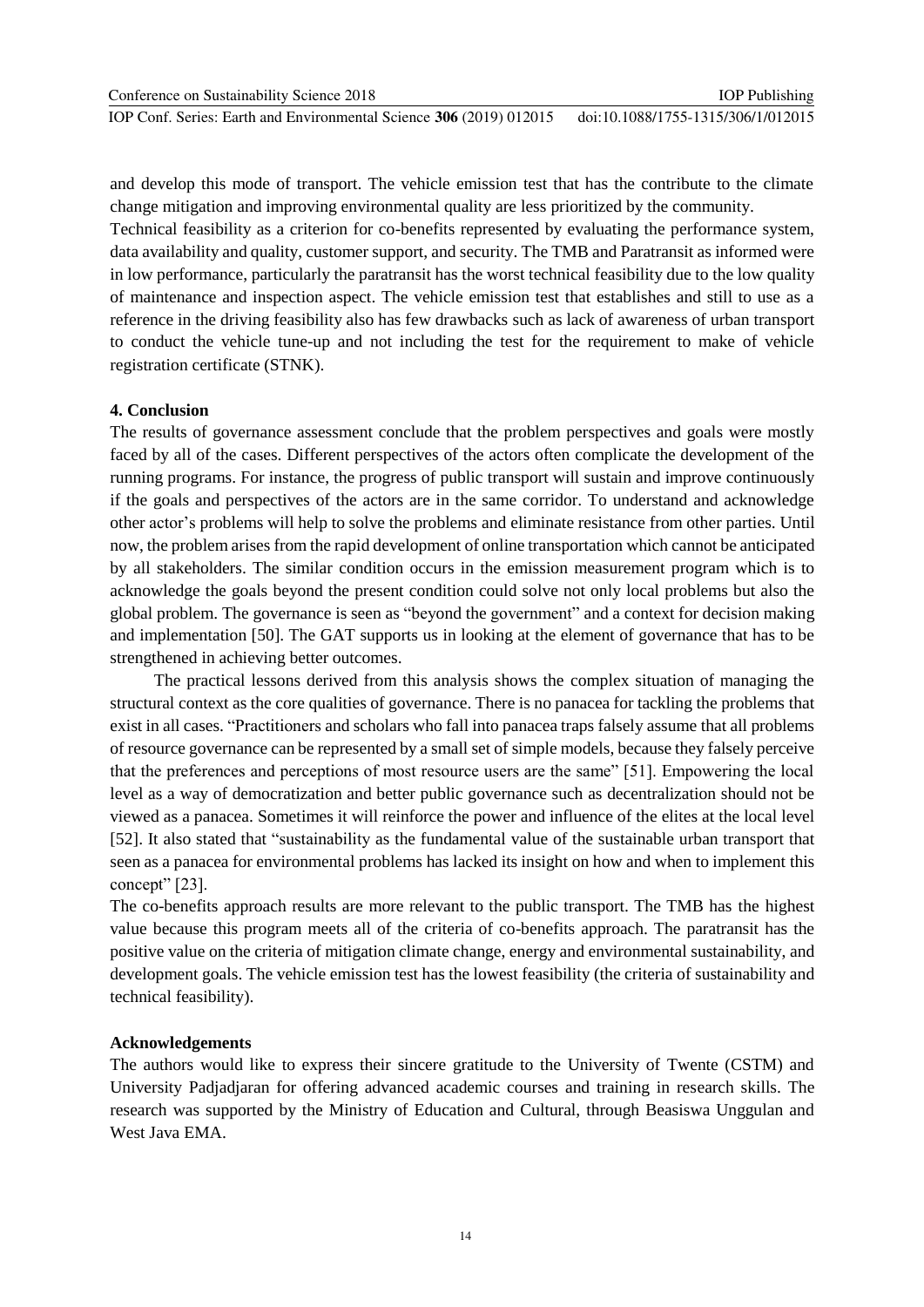IOP Conf. Series: Earth and Environmental Science **306** (2019) 012015 doi:10.1088/1755-1315/306/1/012015

#### **5. References**

- [1] UNFCCC 2007 *Climate Change: Impacts, Vulnerabilities and Adaptation in Developing Countries* United National Framework Convention on Climate Change (Bonn, Germany)
- [2] MoE 2007, *Indonesia country report: Climate Variability and Climate Change and their Implication* Jakarta: Ministry of Environment Republik of Indonesia
- [3] R. T. Watson, D. L. Albritton, T. Barker, I. a. Bashmakov, O. Canziani, R. Christ, and U. Cubasch 2001 *Climate Change 2001: Synthesis Report*
- [4] Stern 2006, *The Economic of Climate Change* http://www.hmtreasury.gov.uk/stern\_review\_report.htm
- [5] M. Case, F. Ardiansyah, and E. Spector 2007 *Climate Change in Indonesia: Implications for Humans and Nature* WWF
- [6] BPLH 2013 *Status Lingkungan Hidup Daerah Kota Bandung* (Bandung City Environmental Status) Badan Pengelola Lingkungan Hidup Kota Bandung (Bandung)
- [7] J. T. Robert 2007 *A climate of injustice: global inequality, North-South Politics, and climate policy.* (Massachusetts Institute of Technology)
- [8] T. Barker 2007 *Climate Change* 446 (11) 12–17
- [9] H. Bulkeley, H. Schroeder, K. Janda, J. Zhao, A. Armstrong, S. Y. Chu, and S. Ghosh 2009 *Cities and Climate Change: The role of institutions, governance and urban planning in Cities and Climate Change: Responding to an Urgent Agenda*, Hemdon, VA, USA: World Bank, 125–159.
- [10] A. E. Dessler 2012, *Introduction to modern climate change*. (Cambridge University Press)
- [11] L. Chapman 2007 *Journal Transp. Geogr.*, 354–367
- [12] IGES 2011 *Mainstreaming Transport Co*‐ *benefits Approach. A Guide to Evaluating Transport Projects*
- [13] UNFCCC 2014 *Handbook on Measurement, Reporting and Verification*
- [14] F. Creutzig, R. Mühlhoff, and J. Römer 2012 *Decarbonizing urban transport in European cities: four cases show possibly high co-benefits Environ. Res. Lett.*, 7 (4) 044042
- [15] K. Hamilton and S. Akbar 2010 *Enviroment Strateg. Anal. Backgr. Pap.*, 1, 1–34
- [16] A. Y. Bigazzi 2011 *Traffic Congestion Mitigation as an Emissions Reduction Strategy* (Portland State University)
- [17] Z. Eldewisa and Driejana 2008 *Perbandingan Estimasi Beban Emisi CO dan CO2 dengan Pendekatan Konsumsi Bahan Bakar Dan Kecepatan Kendaraan* ( Studi Kasus : Bunderan Cibiru-Lembang) the Comparison of CO and  $CO<sub>2</sub>$  Emission Load Estimation With Fuel Consumption and Vehicles Speed Approach (ITB Bandung)
- [18] BPS Kota Bandung 2013 *(Statistical Bureau)* [Online]. Available: [http://bandungkota.bps.go.id/subyek/penduduk-2013. \[](http://bandungkota.bps.go.id/subyek/penduduk-2013)Accessed: 21-Jan-2015]
- [19] DNPI 2010 *Peluang dan Kebijakan Emisi: Sektor Transportasi* Dewan Nasional Perubahan Iklim, Indonesia
- [20] Tursilowati 2004 *Pusat Pemanfaat. Sains Atmosfer dan Iklim LAPAN*, 1–8
- [21] H. Gunawan, H. Bressers, N. Mohlakoana, and T. Hoppe 2017 *Environments* 4 (4). 45, 1-17
- [22] C. Casiano and C. de Boer 2015 *Int. J. Water Gov.* 3 (4) 1–24
- [23] K. A. Owens 2008 Understanding how actors influence policy implementation: A comparative study of wetland restorations in New Jersy, Oregon, The Netherlands and Finland
- [24] M. Jain, T. Hoppe, and H. Bressers 2017 *Energies*, 10 (8)
- [25] H. Bressers and C. de Boer 2013 *Contextual interaction Theory for assessing water governance, policy and knowledge transfer* in *Water Governance, Policy and Knowledge Transfer* (Earthscan from Routledge) 36–54.
- [26] ADB 2006 *Energy Efficiency and Climate Change Considerations for On-road Transport in Asia* (Philippines)
- [27] M. M. Rahman, J. V. Paatero, R. Lahdelma, and M. A. Wahid 2016 *Appl. Energy*, 164, 237–244
- [28] CLG 2009 *Multicriteria Analysis: a manual* (Crown, London)
- [29] S. Scarpellini, A. Valero, E. Llera, and A. Aranda 2013 *Energy*, 57 160–168
- [30] K. Steele, Y. Carmel, J. Cross, and C. Wilcox 2009 *Risk Anal.*, 29 1–8